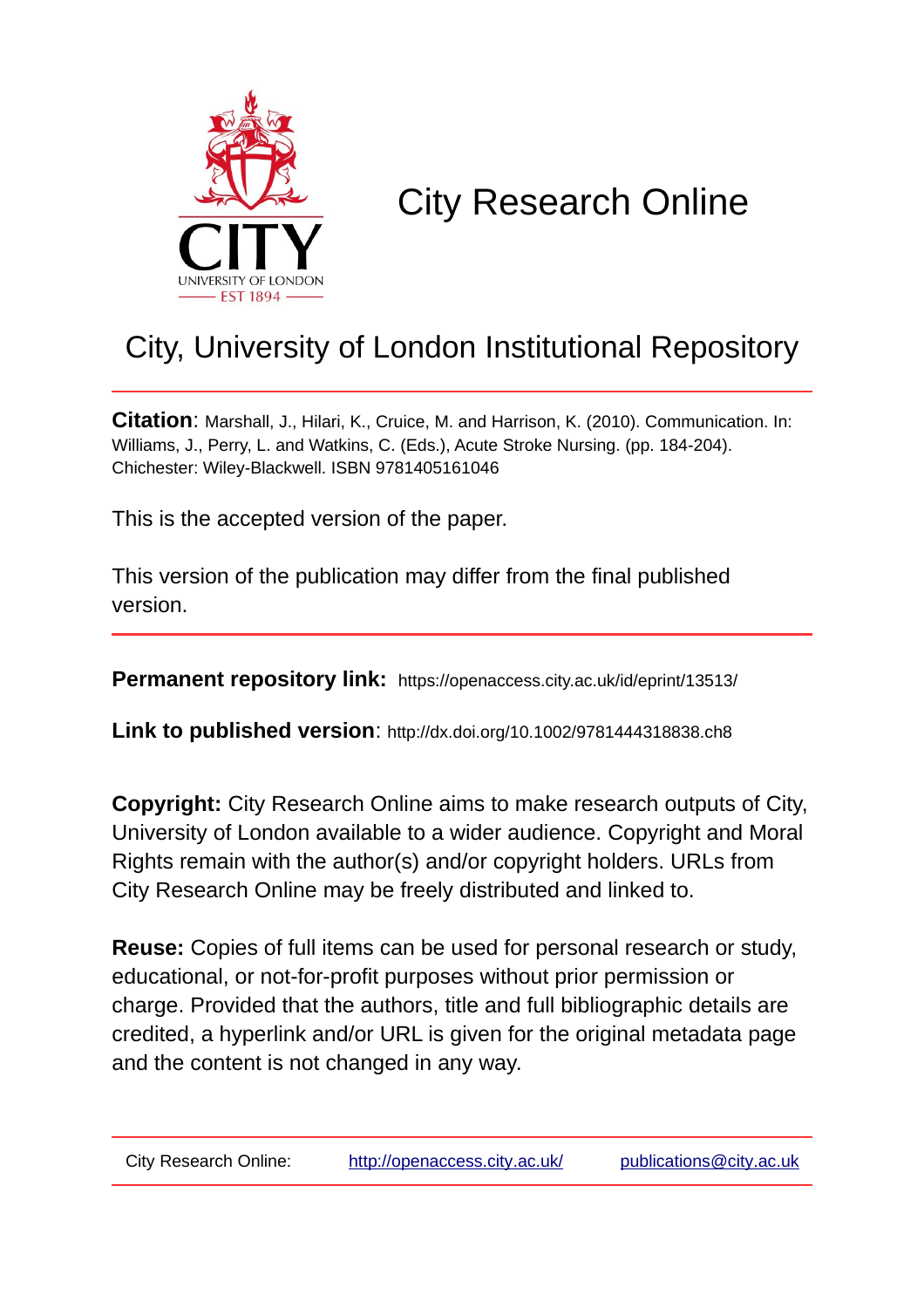# **CHAPTER 8: COMMUNICATION**

# **Jane Marshall, Katerina Hilari, Madeline Cruice and Kirsty Harrison.**

# **Key points**

- Communication difficulties are common and various after a stroke
- Not all of these difficulties are immediately obvious, particularly those affecting the understanding of speech or writing
- It is important to understand the range of problems which individual stroke patients can experience, and to make best use of their remaining communication abilities
- Particular care needs to be taken when evaluating communication abilities of people from language minority groups, and those who have more than one language, to ensure a full and detailed picture is obtained
- Communication difficulties can significantly affect quality of life, and cause distress and frustration for families, friends and staff as well as stroke survivors
- Staff should be able to support patients in expressing their basic wants and needs and participating in higher level activities that require communication; these activities might include discussing their condition, making decisions about treatment and care and interacting with family and friends.

# **INTRODUCTION**

Communication is important for all aspects of stroke care. This chapter describes the communication impairments caused by stroke, with case examples; and suggests strategies that nurses and other members of the stroke team can use to facilitate communication. The particular needs of people from language minority groups are flagged. The role of the Speech and Language Therapist (SLT) is described with respect to the rehabilitation of communication. We consider psychosocial factors and the impact of communication difficulties on quality of life.

# **Communication in the Acute Stroke care context**

A variety of factors can make communication in hospital difficult for any patient, such as anxiety, pain, sleep deprivation, and lack of privacy. For those who have survived a stroke, such problems are often compounded by speech and language impairments. Graham, who was unable to speak after his stroke gives this example: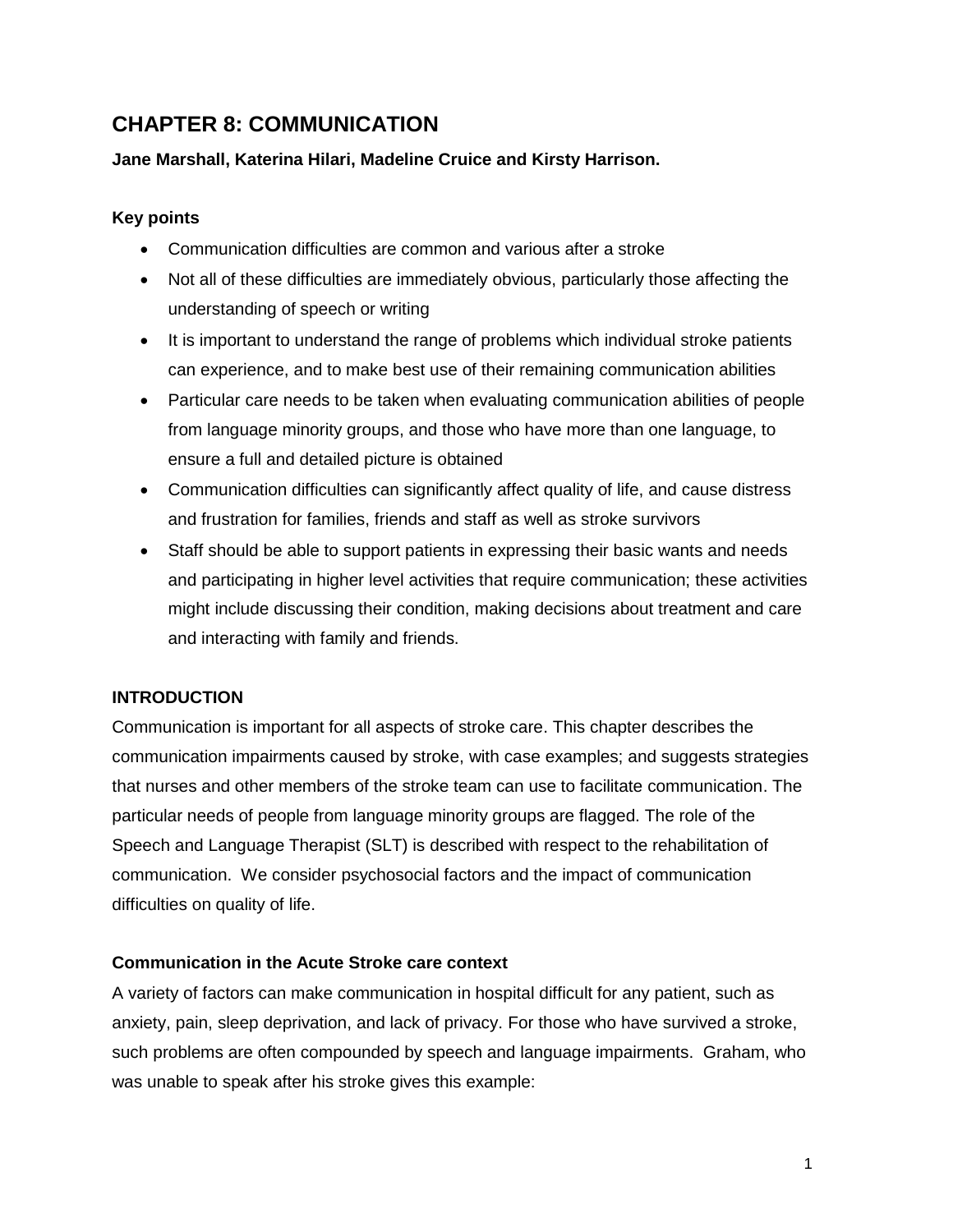*"[I] attracted the nurses attention in hospital by throwing things at their office, as [I] was unable to call them … [they] thought I was delirious"* (Jordan & Kaiser 1996)

And for David the problems were made worse by the insensitivity and lack of awareness of one member of staff:

*"We were there one day, I was there on lunchtime, can't remember now, and this woman came along and said, pushed in front of me, quite without manners, and said, "Whadya want?" in a rude tone, and I said "Can you hang on a minute, Mary's not able to read', and she said "Well, she won't get anything again" and I went spare. I said "Don't you realise she can't read and she can't speak".* (Cruice et al, 2011).

Sadly, David's experience was not exceptional. There is evidence that some healthcare providers in acute hospital stroke units may not be aware of patients' communication impairments, with negative consequences for patient care (O'Halloran et al, 2011). On the other hand, if staff are aware, and are skilled in using communication strategies this can lead to much more successful interactions (O'Halloran et al, 2008). Good communication between ward staff and patients has many advantages. It leads to more accurate diagnoses, more effective treatment, better patient compliance and higher patient satisfaction (McCooey et al. 2000). It is also crucial that patients are able to make their needs known to staff and participate in decision making about their care. Whilst the SLT can play a particular role in creating a positive communication environment, this is the responsibility of all members of the stroke team. Perhaps most importantly, staff need to ensure that their communication behaviours do not add to the barriers faced by stroke patients. This chapter will suggest techniques and strategies that help to reduce communication barriers, particularly when nursing patients who have communication problems following stroke.

# **COMMUNICATION IMPAIRMENTS CAUSED BY STROKE**

#### **Aphasia**

About one third of acute stroke patients have aphasia (Engelter et al, 2006; Laska et al, 2001). This is an acquired language disorder arising from brain injury, with stroke being the most common cause. It affects all aspects of language, i.e. speaking, listening, reading and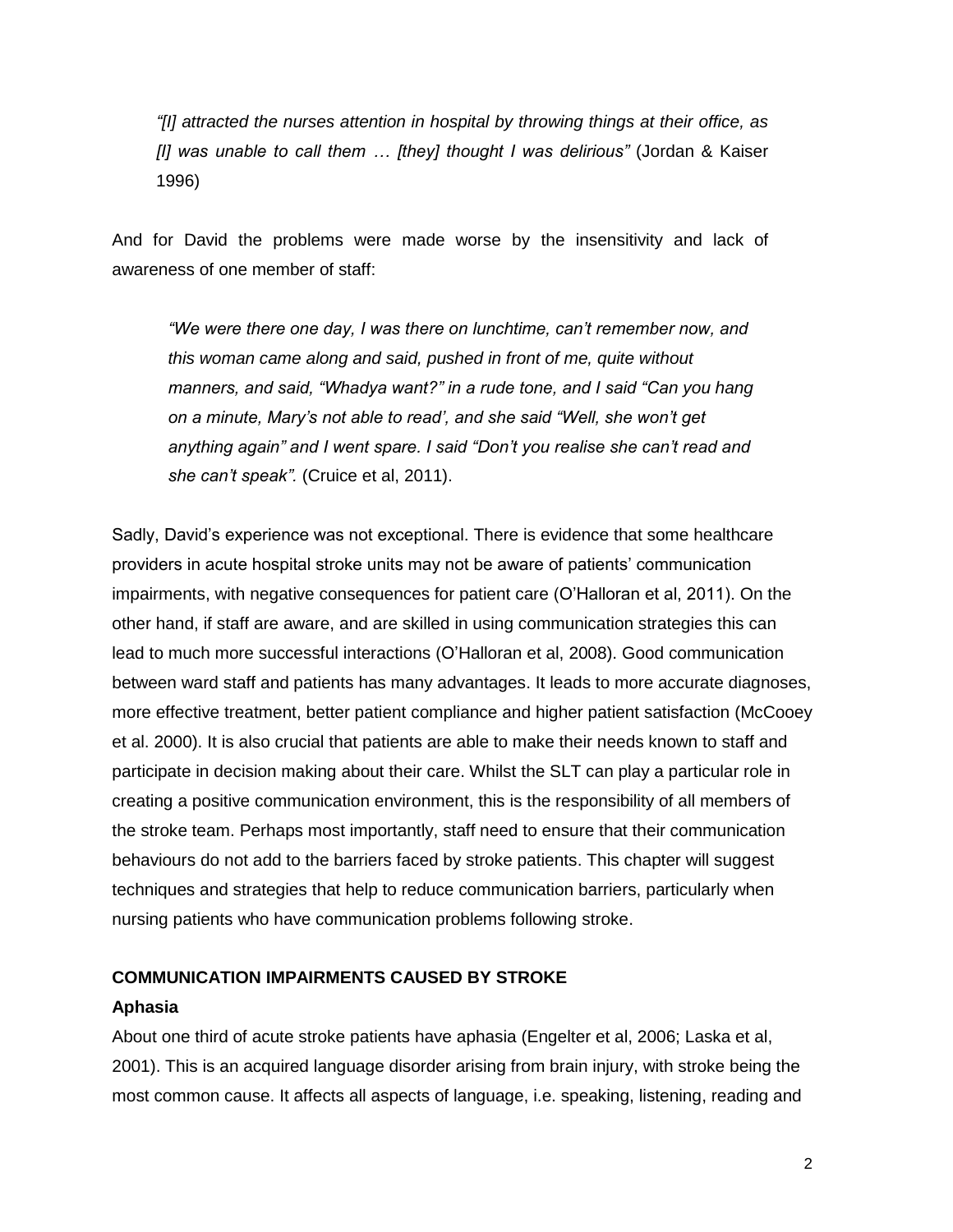writing, and can even impair non-verbal modalities like gestures (Hogrefe et al, 2012). Almost everyone with aphasia has left hemisphere damage, as the left brain plays the primary role in processing language. Below are some examples of how people with aphasia define the condition (Parr et al. 1997 pp.104-6).

*"It's taken my voice" "My brain is just buzzing about and me lips is a different kettle of fish" "It was just as if my brain was a cake and a piece was cut out" "I know the right word, but the wrong word comes out"*

One of the most obvious signs of aphasia is a loss of speech. This affects content rather than simply pronunciation. For some people the loss is total. Others, like Karl in Case example 8.1, can produce isolated words or phrases. Repetitive utterances are also fairly common. Unfortunately these are often swear words and cannot be inhibited (Code 1982).

\_\_\_\_\_\_\_\_\_\_\_\_\_\_\_\_\_\_\_\_\_\_\_\_\_\_\_\_\_\_\_\_\_\_\_\_\_\_\_\_\_\_\_\_\_\_\_\_\_\_\_\_\_\_\_\_\_\_\_\_\_\_\_\_\_\_\_\_\_\_\_\_\_

#### **Case example 8.1: Karl a Patient with Aphasia**

Karl is a 49 year old car salesman. He was admitted to hospital one week ago following a left hemisphere middle cerebral artery stroke. This caused a right sided hemiplegia and severe aphasia.

Karl grew up in India and spoke Hindi and English fluently before his stroke. Now he is only able to say one repetitive phrase: 'I've got it' and occasional single words, such as 'arm' and 'coffee'. Ward staff are not sure whether these words are accurate. For example Karl was pointing to his leg when he said 'arm'. His wife has tried speaking to him in Hindi, but says that he was not able to reply.

Karl is co-operative with the nurses and follows instructions. For example, if a nurse wants to check his blood pressure he will hold out his arm. Karl is also resourceful. On one occasion a student nurse wanted to take Karl for a bath. He said 'no' which initially surprised the nurse. Then Karl found his calendar of appointments and indicated that he was expecting his physio-therapy.

Karl sometimes becomes very agitated and distressed. These episodes have recently become more frequent. Karl is due to be discharged from hospital in a couple of days.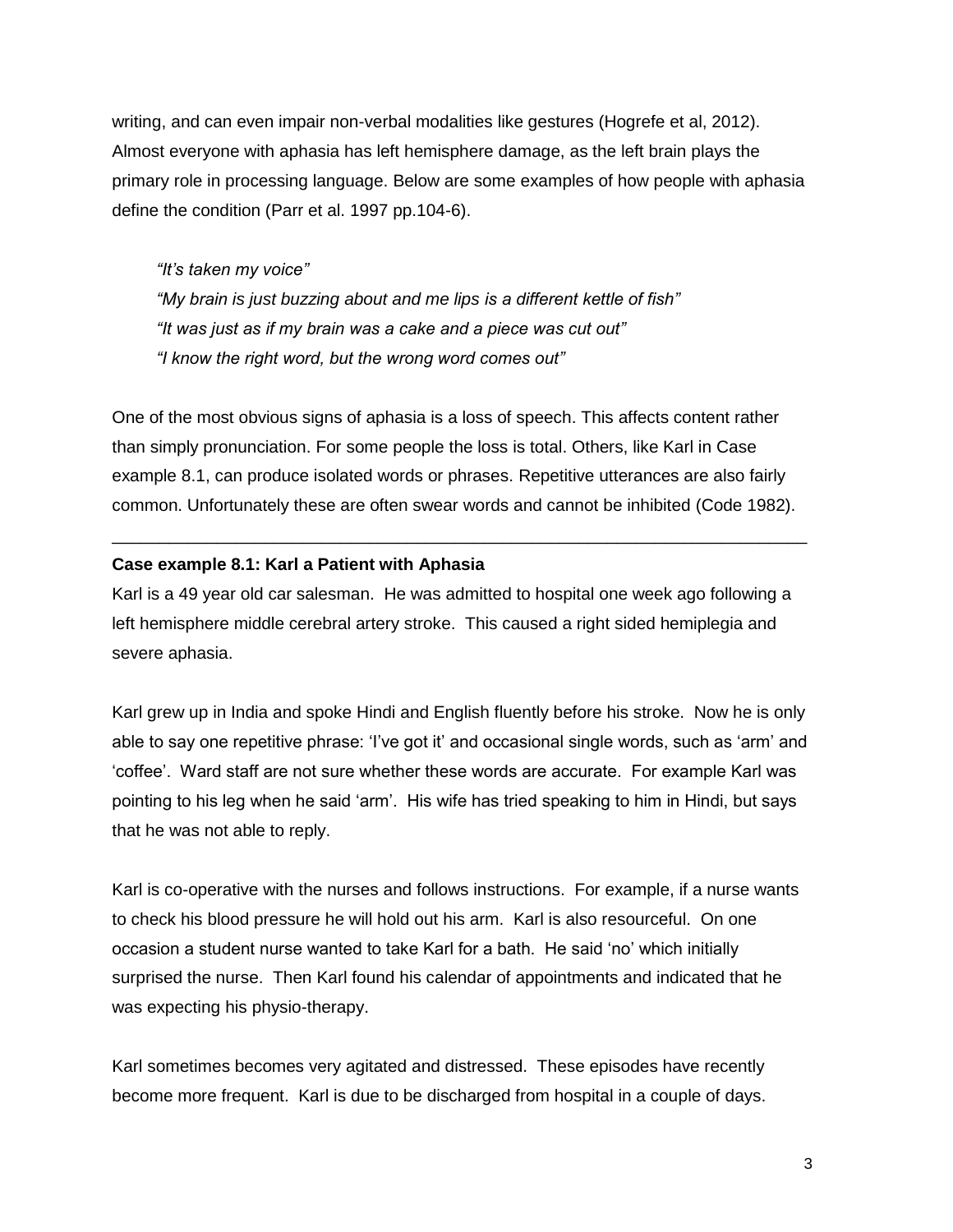Aphasia is often described as 'non-fluent' or 'fluent'. Karl has non-fluent aphasia, since his speech is hesitant and fragmented. This is also termed Broca's Aphasia, after the  $19<sup>th</sup>$ Century neurologist who first described the condition. People with this problem cannot produce grammatical sentences. So they might say 'Saturday … shops' instead of 'on Saturday I went shopping'. Usually there are problems with word-finding and often apraxia (see below). Broca's aphasia typically arises from lesions to the left frontal lobe.

\_\_\_\_\_\_\_\_\_\_\_\_\_\_\_\_\_\_\_\_\_\_\_\_\_\_\_\_\_\_\_\_\_\_\_\_\_\_\_\_\_\_\_\_\_\_\_\_\_\_\_\_\_\_\_\_\_\_\_\_\_\_\_\_\_\_\_\_\_\_\_\_\_

In fluent aphasia the quantity and rate of speech is more normal. However, speech is very difficult to understand because there are multiple errors. Here are two extracts of fluent aphasic speech:

*'I was quite .. erm.. that's why I can't get weyerdkeep makes me very erm here up here makes him all ... all setoytaid but these come and I can't it might be because I had another minsing'* (Robson et al, 1998)

*'She has lugyburger .. she has radio .. she has pigyburger pigyburger and uh blop .. I gues there shoes and a spade .. then if they were .. but this bow is good'* (Bose, 2013)

As illustrated by these examples, people with fluent aphasia often produce non words (sometimes called neologisms). These can be very repetitive, because they are formed from similar sounds. Puzzlingly, some people with fluent aphasia seem unaware that their speech is disordered (Marshall, 2006; Sampson & Faroqi-Shah, 2011). As a result they are surprised and even angry when care staff fail to understand them, and may refuse rehabilitation. Such speakers are sometimes described as having Jargon Aphasia or Wernicke's Aphasia (again after a  $19<sup>th</sup>$  Century scientist). They typically have more posterior lesions than those with Broca's aphasia.

The problems of aphasia extend beyond speech. In most cases there are also difficulties with comprehension (Morris & Franklin, 2013). These may be subtle, for example, only affecting the understanding of complex language, or profound, where even single words are affected. Typically, comprehension difficulties are most evident in Wernicke's aphasia, although there are exceptions to this.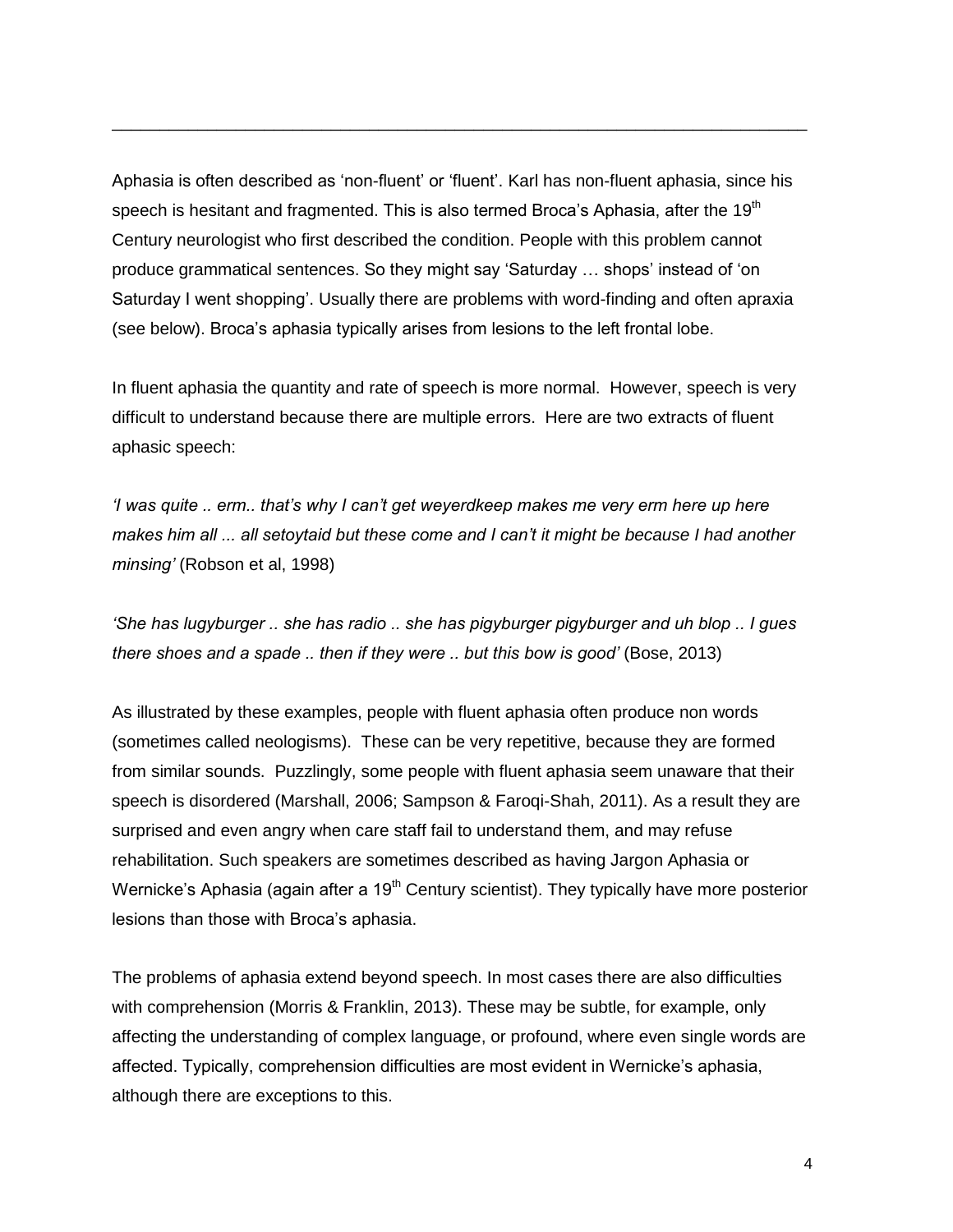Comprehension impairments can be difficult to detect. Karl (Case example 8.1) seemed to understand speech. He followed instructions and, when asked if he wanted a bath, responded appropriately. However Karl may have picked up clues from the environment that helped him understand what was being said. For example, the student nurse may have (helpfully) pointed to the bathroom when asking about the bath. We therefore need to test comprehension when no such clues are available before drawing firm conclusions.

Reading and writing are usually impaired in aphasia. Not being able to read in the acute care environment can be particularly disorientating for the patient. For example, the person may not be able to read basic signs such as "toilet", "dining room", and "call bell", or recognise their name. It will also be difficult to select options from a menu card. Some individuals are able to read single words, but not text (Meteyard et al, 2014). As a result, they will struggle with correspondence and other forms of written information, and may longer read for pleasure. Writing varies across individuals. Some people are completely unable to write; while others achieve occasional written words, or even sentences. Importantly, we often see dissociations between writing and speech. So someone who has no meaningful speech may be able to write a few words (and vice versa). As with speech, people with aphasia often make errors in writing. So they might write MOTHER when they meant to write 'wife' or make a spelling error, such as WITE. Many people with aphasia have to write with their non-preferred hand, because they have a right hemiplegia. This will add to their difficulties by making writing slow and effortful. Writing problems can be very distressing, possibly because of the negative impact on the person's self-esteem.

About 40% of people who have aphasia in the acute stages of stroke experience language recovery (Inatomi et al, 2008). Indeed some studies suggest that recovery rates may be even higher (Maas et al, 2012). Factors predicting recovery are unclear. For example, some studies find an effect of age (Laska et al, 2001; Hachioui et al, 2013), while others do not (Pederson et al, 2004). Less disputed is the relationship between initial severity and recovery. So, people who have severe stroke symptoms or low initial scores on language tests typically have the poorest outcomes (Basso 1992; De Riesthal & Wertz 2004; Hachioui et al, 2013; Lazar et al, 2010; Maas et al, 2012; Plowman et al, 2013). Despite this, most people with aphasia improve to some extent, providing there are no further neurological events. Progress is most rapid in the period immediately following the stroke, but may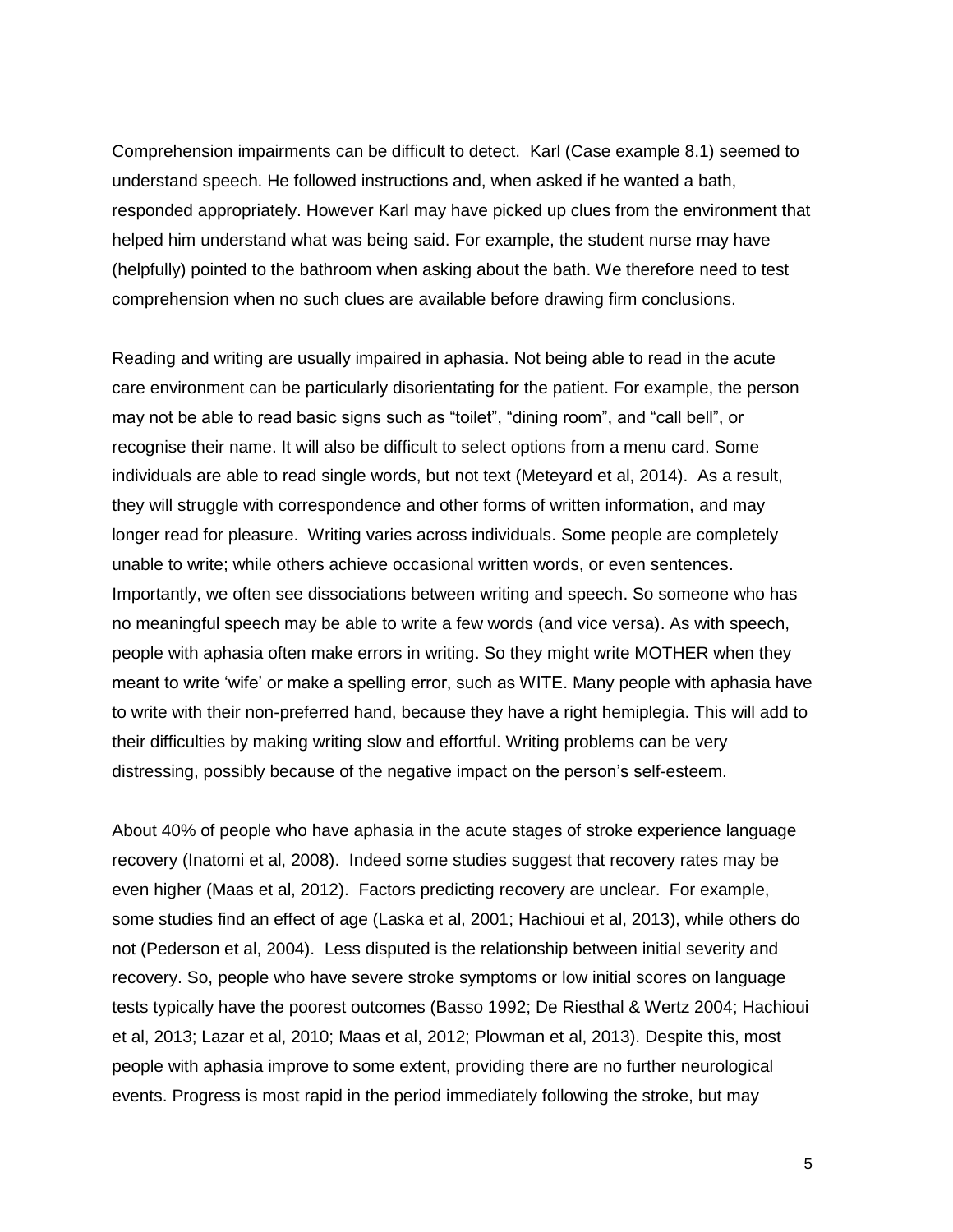continue throughout the first year and even beyond. We also know that recovery is assisted by speech and language therapy, particularly when treatment is provided intensively (Brady et al, 2012).

# *Identifying aphasia*

The SLT plays the key role in diagnosing aphasia. However, most patients are referred to SLT by nurses, doctors and other rehabilitation staff. Indeed, there is evidence that nurses can play a crucial role in the early detection of aphaisa (Poslawsky et al, 2010). It is essential, therefore, that nurses are aware of the signs of aphasia (see Table 8.1). In some cases there may be obvious communication problems, but it may be less obvious whether these are due to aphasia. For example, relatives may hint at a dementia that predated the stroke. In these instances a referral should still be made to the SLT as they can help clarify the diagnosis. Aphasia can also be difficult to identify in patients who speak little or no English. Again a referral should be made, so that a language assessment can be conducted through an interpreter or bilingual co-worker (see below).

# **Table 8.1 about here**

The SLT will be able to confirm whether or not aphasia is present, often by using a screening test. This may take the form of a quick-to-administer language measure, such as the Frenchay Aphasia Screening Test (Enderby et al. 1987). The Inpatient Functional Communication Interview (IFCI: McCooey et al. 2004) may also be used, which assesses the patient's communication needs whilst in hospital. The therapist will also be interested in nurses' observations about the patient's communication, given that nurses typically spend more time with patients than therapists, and observe more communication exchanges (Poslawsky et al. 2010). Indeed the IFCI includes a Staff Questionnaire, which asks nurses (or other staff) to indicate how patients communicate on the ward.

The current National Institute for Health and Care Excellence (NICE) guidelines for stroke rehabilitation in adults (CG 162) recommend that all stroke patients should be screened for communication difficulties within 72 hours of onset, and that all stroke rehabilitation services should devise a standardised screening protocol (NICE, 2013).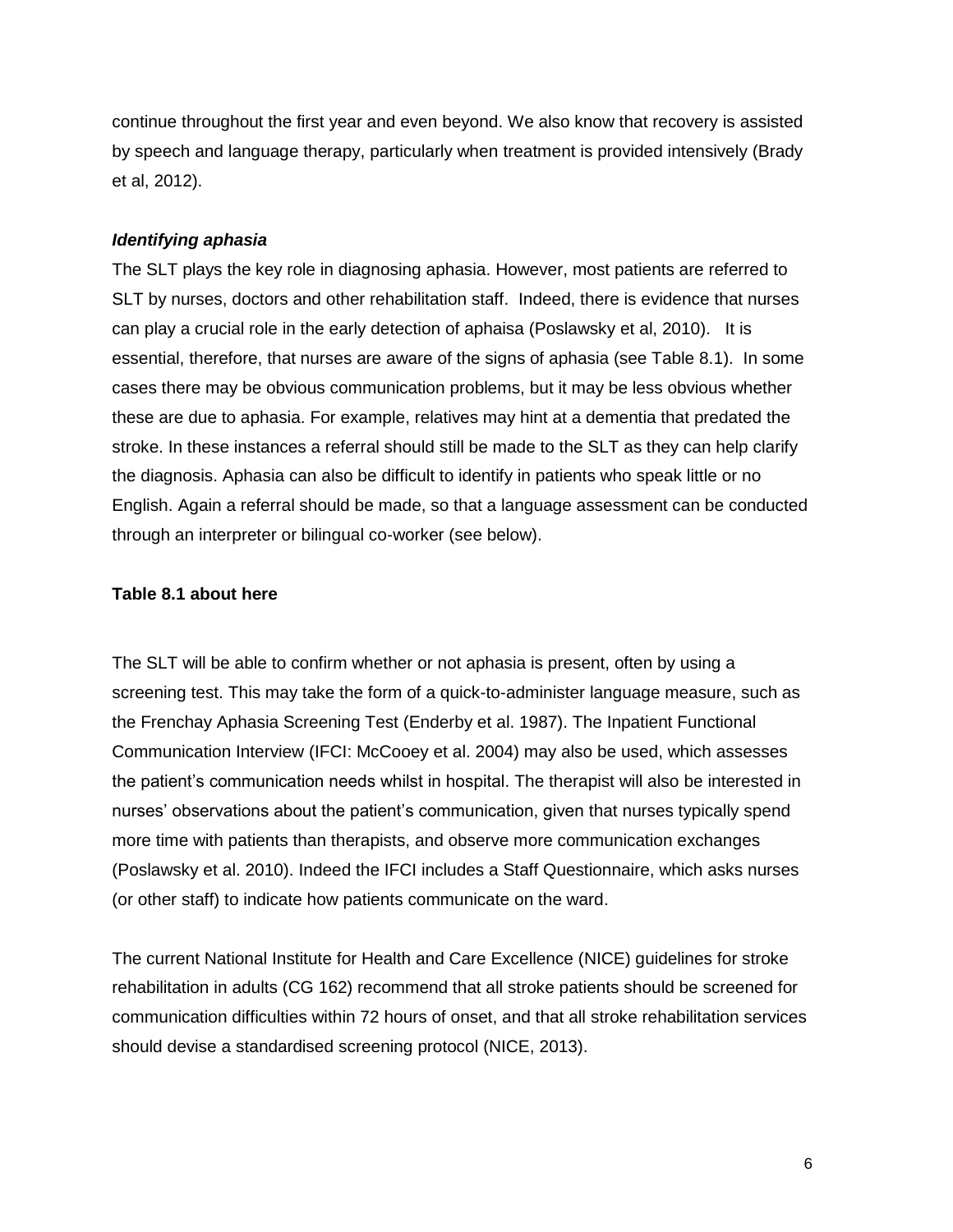#### *Strategies to use when nursing patients with aphasia*

Communication problems that arise from aphasia make nursing difficult. However, there are a number of strategies that can be applied, Karl's use of his calendar being a good example.

For a start, everyone should think carefully about the language they use. For example, most people with aphasia struggle to comprehend long or complex sentences. They also understand concrete words better than abstract ones. Concrete words refer to things that can be seen and touched, examples being 'pillow' and 'trolley'. Abstract words refer to concepts that cannot be experienced by the senses, examples being 'idea' and 'diagnosis'. Therefore, short simple speech, constructed mainly from concrete words, is easier. Many people with aphasia are helped by slowed speech, although it is important that this does not sound patronising. Table 8.2 gives examples of how to make speech 'aphasia friendly'.

#### **Table 8.2 about here**

Clues about what is being said can also accompany speech. So, if a nurse wants to tell a man with aphasia that they are going to give him an injection, it would be a good idea to show him the syringe, or make a simple gesture. Many people with aphasia find written words and pictures helpful. So, if the patient is being taken for a scan, it would be a good idea to show him the written sign and a picture of the equipment. It can be difficult to know whether a person with aphasia has understood. In some cases they may even repeat what you say, but without comprehension. Therefore, important information should be conveyed several times, with the support of pictures, written words and symbols.

Other strategies can help a person with aphasia to get their message across. Firstly, give them plenty of time and do not be afraid of silences. Remind the person to use alternatives to speech. For example, if the person has a pain, they can be asked to point to where it hurts. Some people with aphasia make very effective use of gesture or drawing, either spontaneously or in response to therapy (Rose 2006; Sacchett et al. 1999). It is also worth exploring whether writing is better than speech, for example, by giving the person a pen and paper when they are trying to convey something. If the person is able to produce some speech, remember that it may contain errors: important information should be checked for accuracy. This is an example of a nurse doing this: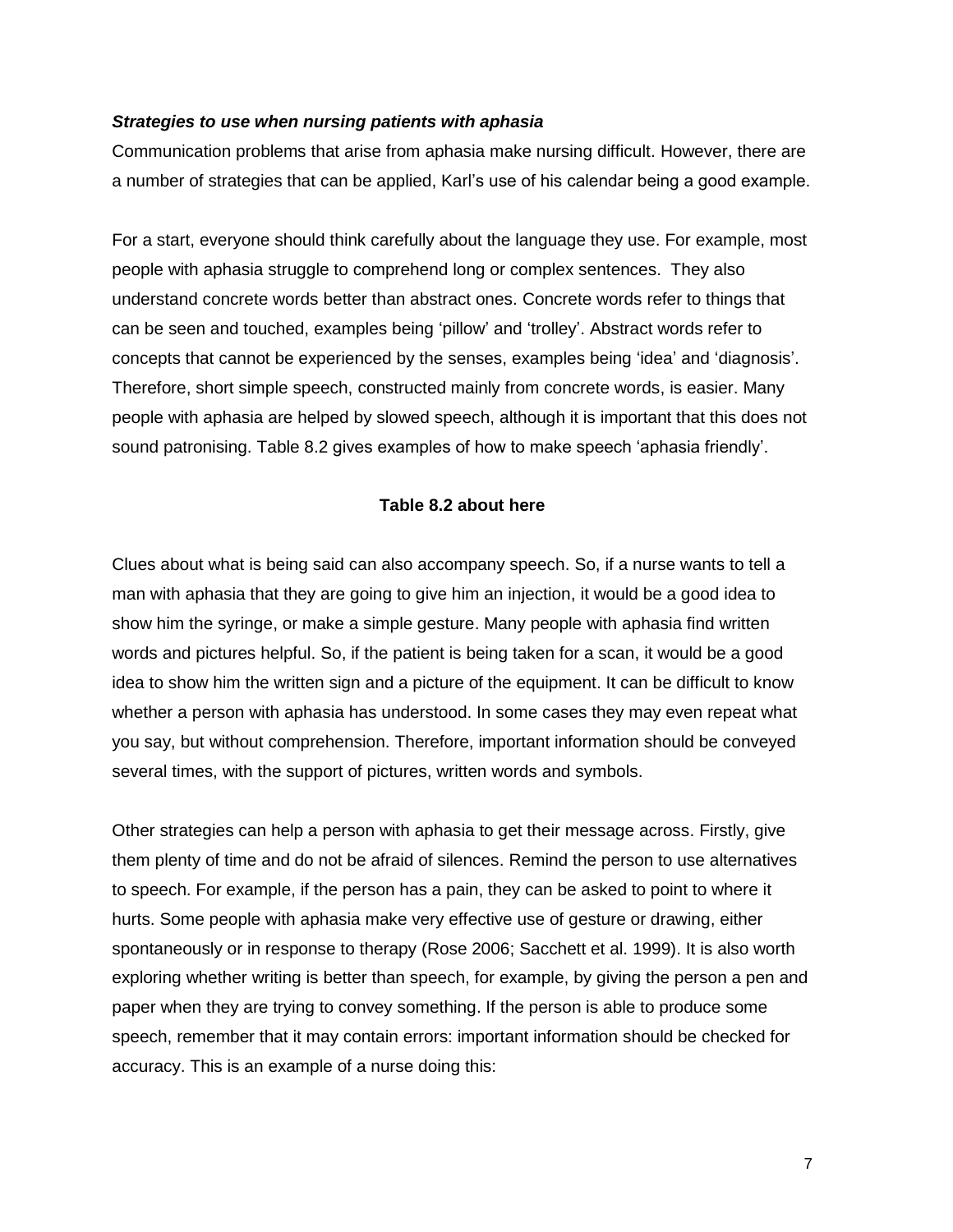| <b>Nurse</b> | Do you take any pills or medicine?                                 |
|--------------|--------------------------------------------------------------------|
| Patient      | Yes  er espro                                                      |
| <b>Nurse</b> | Is that aspirin (writes 'aspirin')?                                |
| Patient      | Yes                                                                |
| <b>Nurse</b> | How many do you take each day?                                     |
| Patient      | $er \dots for$                                                     |
| <b>Nurse</b> | (Writes 4 and holds up four fingers) You take four. Is that right? |
| Patient      | no er one                                                          |
| <b>Nurse</b> | (Writes 1 and holds up one finger) You take one. Is that right?    |
| Patient      | ves                                                                |

Some people with aphasia are helped by cues when they are stuck for a word. For example, providing them with the first sound of a word, or information about its meaning may help them to say it (Nickels 1997). However, this is rather unnatural and only works if the nurse knows the target word. So, an alternative is to provide people who have aphasia with props to assist with communication. Karl had a written weekly calendar of his rehabilitation appointments that was kept by his bed. By using this, he could show the student nurse that it was not a good time for his bath. Other props include communication charts, with symbols for everyday basic needs, maps, family photographs and pictures.

Using strategies is particularly important when essential information has to be communicated, for example relating to medications or medical tests. The IFCI contains a helpful list of strategies that can support a patient's understanding or help them to respond (McCooey et al., 2004) and the Stroke Association has produced a booklet about how to make information accessible to people with aphasia (Stroke Association, 2012). The SLT team should also be able to suggest specific ideas for individual patients. Nurses who work frequently with patients who have aphasia might seek training about communication disorders and how to facilitate communication. There is research evidence that such training is effective (Jensen et al., 2015).

#### **Dysarthria and apraxia of speech**

Roughly 42% of stroke patients experience dysarthria and 11% have apraxia (sometimes termed dyspraxia) of speech (Flowers et al, 2013). Dysarthria and apraxia of speech are impairments of speech production, rather than language. So, assuming there are no other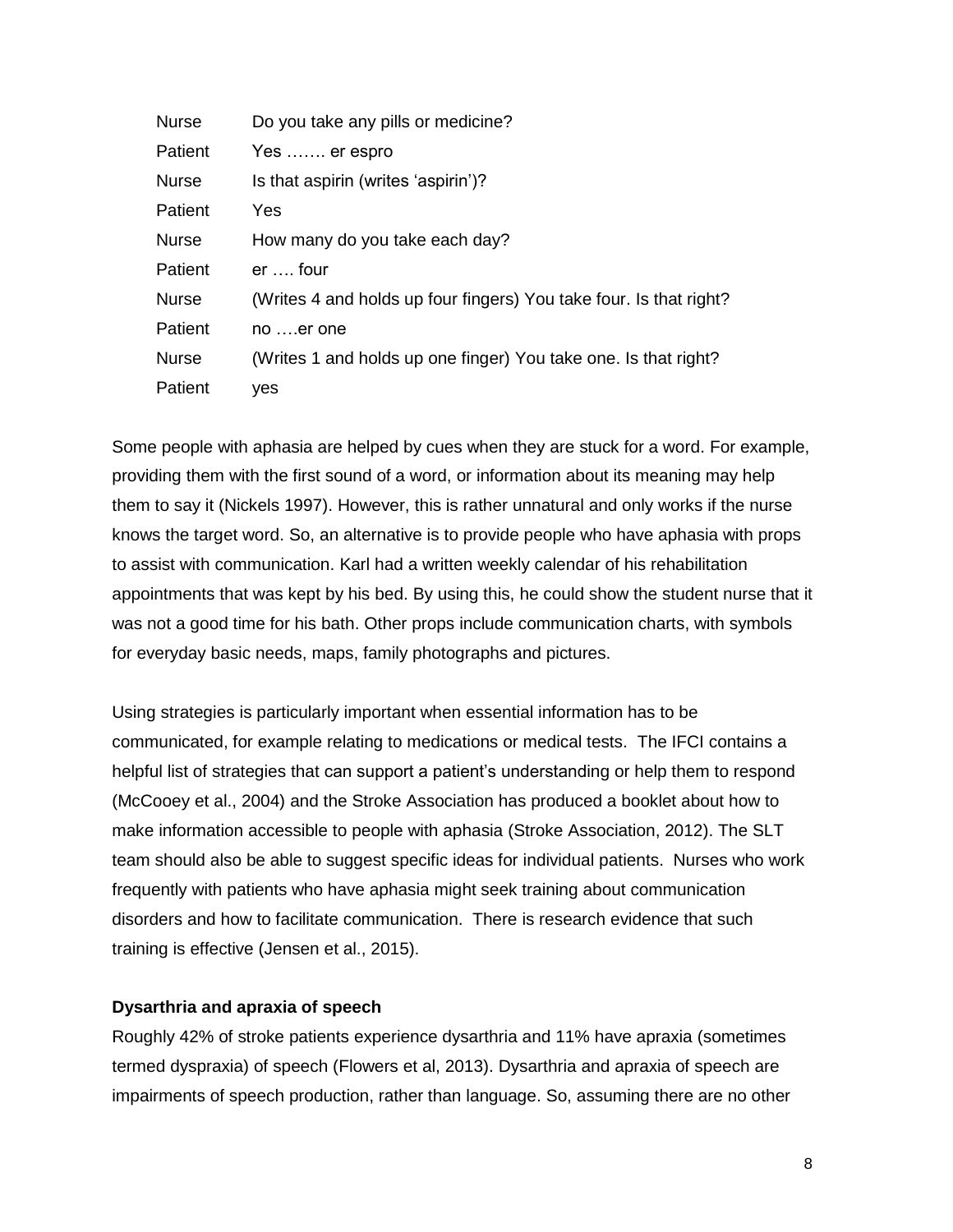deficits, the person will be able to read, write and comprehend what other people say. Their own speech, however, will be difficult, if not impossible to understand.

\_\_\_\_\_\_\_\_\_\_\_\_\_\_\_\_\_\_\_\_\_\_\_\_\_\_\_\_\_\_\_\_\_\_\_\_\_\_\_\_\_\_\_\_\_\_\_\_\_\_\_\_\_\_\_\_\_\_\_\_\_\_\_\_\_\_\_\_\_\_\_\_\_

# **Case 8.2: Earl, a patient with dysarthria**

Earl is 67 years old and is a retired science teacher. He lives with his wife and has 4 children and 12 grandchildren. CT confirms a left middle cerebral artery stroke. He has been in the acute stroke unit for the past 6 days. His swallowing difficulties are resolving but he has a mild speech impairment and the nurses are finding it difficult to understand him during busy times on the ward. He speaks with a slow rate and his articulation breaks down at times. The predominant feature of his speech is his quiet voice, which his wife says is a dramatic change from his strong voice prior to his stroke. The speech and language therapist has assessed his communication and feels his symptoms demonstrate a unilateral upper motor neurone dysarthria.

\_\_\_\_\_\_\_\_\_\_\_\_\_\_\_\_\_\_\_\_\_\_\_\_\_\_\_\_\_\_\_\_\_\_\_\_\_\_\_\_\_\_\_\_\_\_\_\_\_\_\_\_\_\_\_\_\_\_\_\_\_\_\_\_\_\_\_\_\_\_\_\_\_\_\_\_\_\_\_\_\_\_\_\_\_\_\_\_\_

In dysarthria the neurological control of the muscles involved in speech is disrupted. These are the muscles of the chest, used for breathing, the muscles of the larynx, used for voice production, and the muscles of the face, tongue, lips and throat, used for articulation (making different speech sounds). There are different types of dysarthria, depending on the nature of the neurological damage (see Table 8.3). Unilateral upper motor neurone dysarthria is the most common type of dysarthria following a single stroke (Duffy, 2013). It is possible to have other types of dysarthria following stroke, depending upon the site of damage and the cerebral hemispheres affected (e.g. for spastic dysarthria, damage is needed in both hemispheres). Dysarthria can be caused by a number of conditions aside from stroke, such as Parkinson's disease and motor neurone disease.

To complicate matters, dysarthria and apraxia of speech can coexist. Similarly, dysarthria can also co-occur with dysphagia (eating and swallowing difficulties). It is estimated that dysphagia and dysarthria co-occur at a rate of 28%, with dysarthria and aphasia co-existing at a rate of 15% (Flowers et al, 2013).

# *The role of the SLT in managing dysarthria*

In the very acute stage, the assessment and management of dysphagia are typically a greater priority than speech (see Chapter 5). Assessment of communication aims to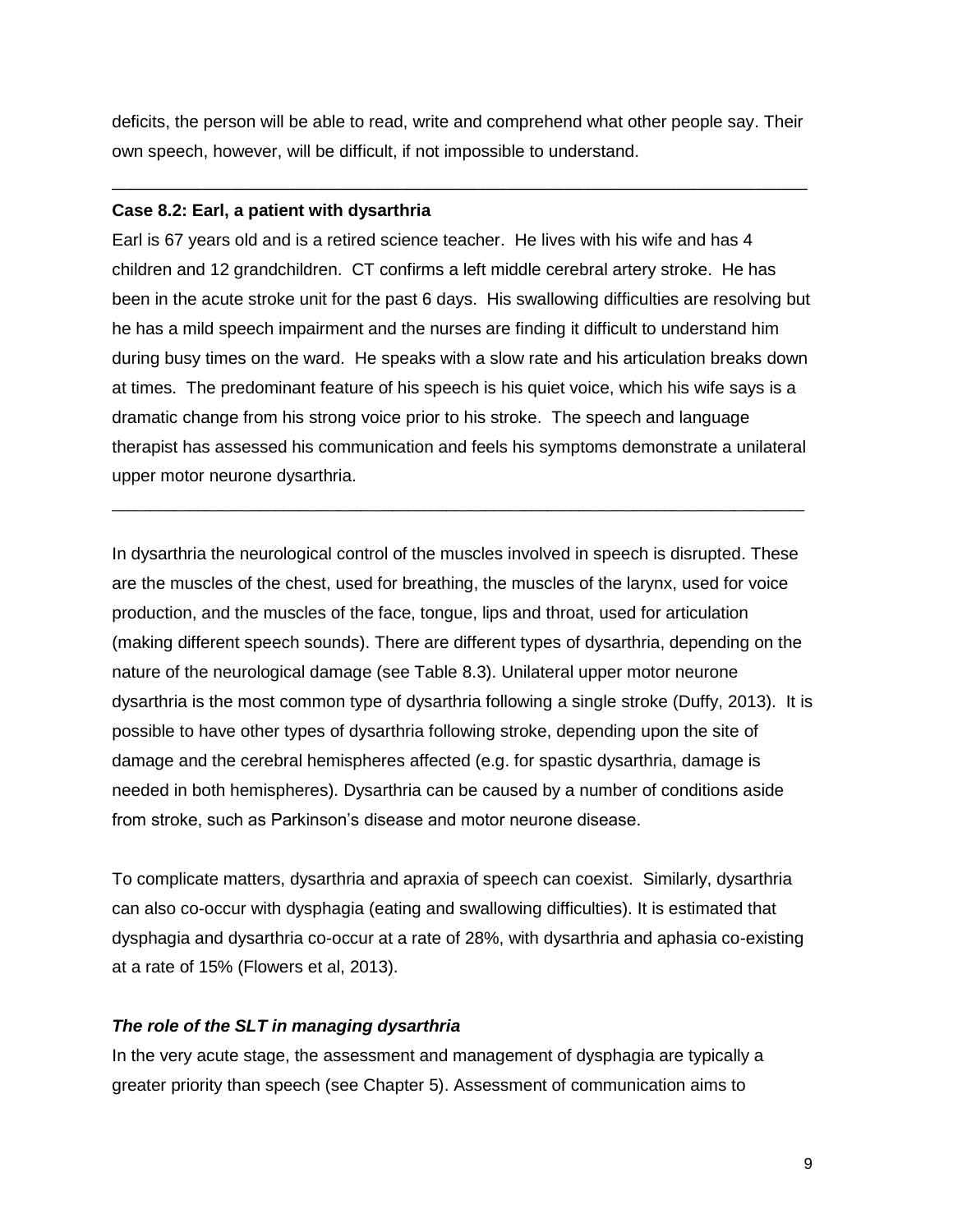determine the patient's level of intelligibility, or the degree to which speech can be understood, and why this is breaking down. A commonly used test is the Frenchay Dysarthria Assessment (FDA-2), (Enderby & Palmer, 2008). This explores each aspect of speech, such as breathing, volume, pitch, and rate. It also examines the movements of the tongue and the lips and measures the patient's intelligibility with single words, sentences and conversation. Such systematic assessment helps to identify which aspects of speech are impaired or intact, so helps to pin point appropriate aims for therapy.

As time progresses, the SLT will involve the patient and family more in discussing their perception of the patient's speech. This is important as therapy for dysarthria typically requires the patient to monitor and exert more control over their speech. Other aspects of therapy include speech exercises, and training in compensatory strategies, such as slowed speech, gesture and writing (for examples of therapy see (Mackenzie & Lowit 2007)). In some cases, particularly where there is no accompanying aphasia, communication may be supplemented with technological aids, such as electronic voice output communication aids.

Patients with dysarthria from stroke often have a good prognosis for recovery. One study found that 40% of patients had normal speech at six months post-stroke, and most of the others had only mild impairments (Urban et al. 2006).

# *Apraxia of speech*

Apraxia of speech disrupts the planning and sequencing of speech movements. Unlike dysarthria, the neuromuscular system is intact and the impairment results from faulty programming and speech planning. Difficulties arise whenever the person wants to say something or is asked to talk. Surprisingly, automatic speech may still be possible; so the person may be able to recite the days of the week or count without difficulty. Apraxia of speech is marked by hesitant, imprecise speech, with inconsistent errors on the sounds of words. Often there are signs of struggle during speech, as the person tries to control the movements of their tongue and lips. In severe cases, all speech is impossible. Although apraxia of speech may occur in isolation it often co-exists with aphasia. It typically arises from left hemisphere damage. Both aphasia and apraxia of speech are more commonly associated with stroke than dysarthria (Yorkston et al. 2010).

#### *Strategies to use when nursing a patient with dysarthria*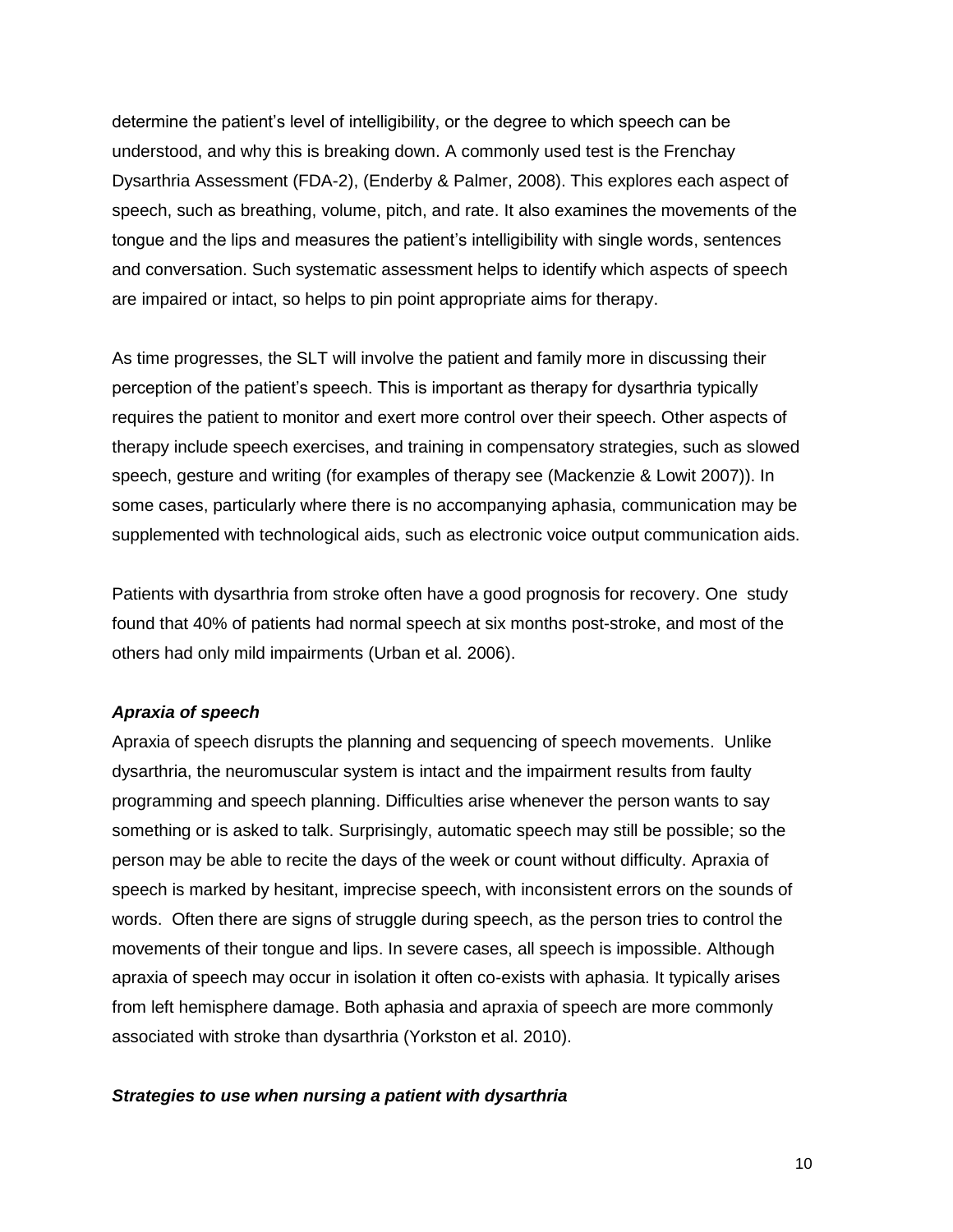Dysarthria makes it difficult for the patient to communicate their needs and concerns (see Table 8.4). Often problems are worse with fatigue, so it is best to hold important conversations in the morning or after a period of rest. They are also affected by posture, so it is important that the patient is in an upright sitting position. Talking during concurrent activities, especially eating, is no longer possible, so distractions need to be removed. It is important that communication is made as easy as possible, so, for example, ensure that the patient can hear properly and is wearing correctly fitted dentures. Depending on the nature of the damage, patients with dysarthria often have unimpaired language and cognition, so can make good use of strategies such as writing down key words. They will also follow spoken or written instructions. The problems of dysarthria can discourage communication and distort patterns of interaction. A recent study found that when nurses interacted with patients who had dysarthria they used task-oriented language, relating to aspects of care, but neglected more social uses of communication, which are valued by patients (Gordon et al, 2009). The Royal College of Physicians Guidelines highlight the importance of training for carers of people with dysarthria and apraxia of speech following stroke; and nurses should liaise with the speech and language therapist to ascertain the best ways of communicating with a patient.

#### **Table 8.4 about here**

#### **Right Hemisphere Damage (RHD) communication deficit**

Lesions in the right hemisphere (RHD) can cause a range of problems (see Chapter 9). These include left-side neglect; visual agnosia (an inability to recognise objects); constructional apraxia (inability to assemble parts correctly to make a meaningful whole, e.g. being unable to copy a two or three sided design); and disorientation in space. There may be anosognosia, that is, a lack of awareness of illness or disability; and problems of attention, memory, organisation and problem solving. Occasionally individuals display prosopagnosia (face-blindness). Some individuals lose the perception of sounds, making it difficult for them to appreciate music. Many of these problems have consequences for communication (Cherney & Halper 1999), and are distressing for the person and their family. Face-blindness, for example, can result in the patient not recognising his own wife or children.

\_\_\_\_\_\_\_\_\_\_\_\_\_\_\_\_\_\_\_\_\_\_\_\_\_\_\_\_\_\_\_\_\_\_\_\_\_\_\_\_\_\_\_\_\_\_\_\_\_\_\_\_\_\_\_\_\_\_\_\_\_\_\_\_\_\_\_\_\_\_\_\_\_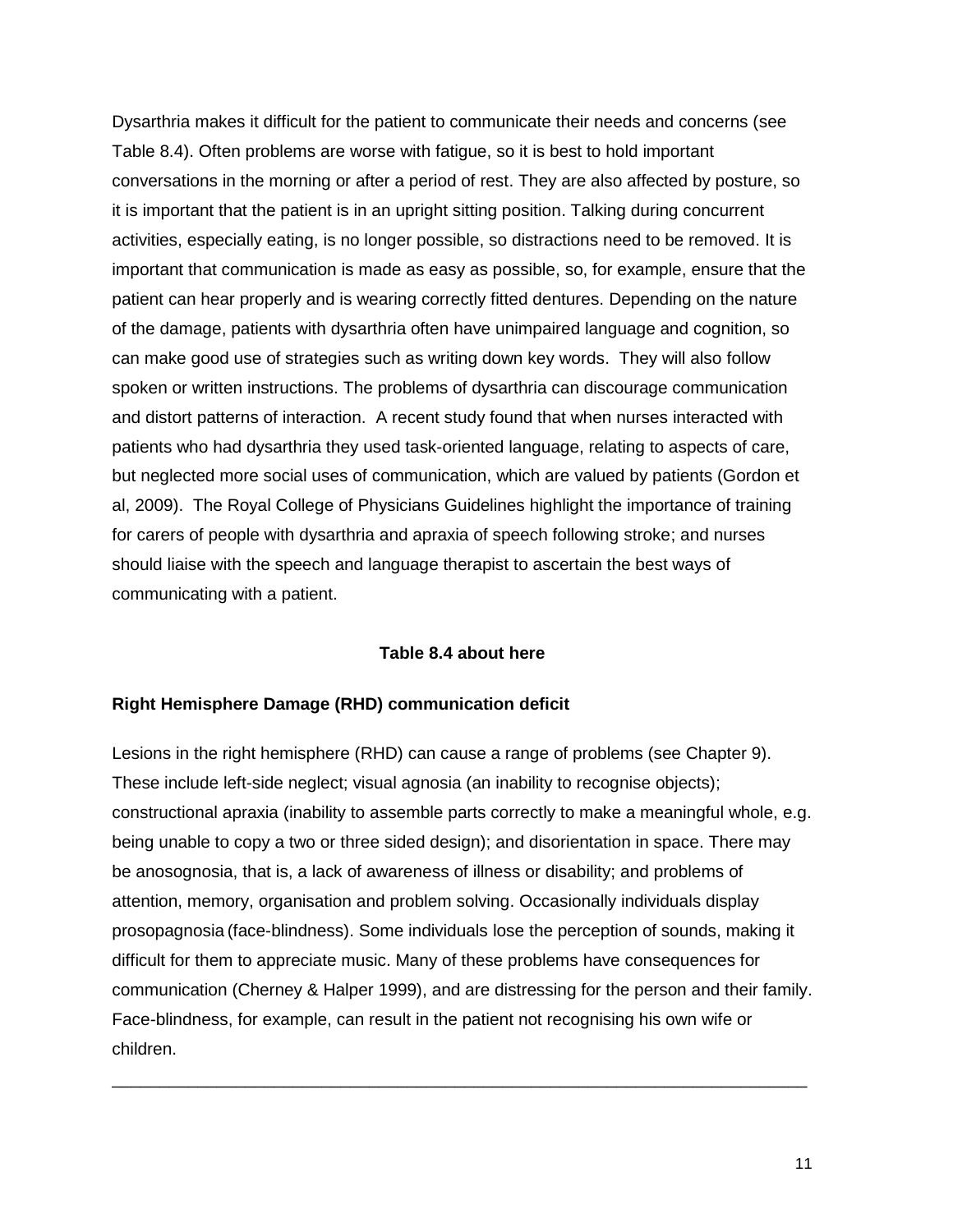# **Case example 8.3: James a Patient with Right Hemisphere Damage**

James is an 83-year old retired judge. He lives with his wife who has disabling visual and hearing problems and is her main carer. James was admitted to hospital with left (L) sided weakness and slurred speech. A CT scan confirmed a small area of haemorrhage in the right parietal lobe. He had L facial weakness, L neglect, absent reflexes and sensation on the L, and reduced power on the L.

James was referred to SLT for his speech and swallowing problems. Sarah, his nurse, said he followed instructions and although his speech was quiet and somewhat slurred (James has dysarthria), she could understand what he was saying. Sarah was puzzled because James's daughter reported difficulties conversing with her father. Sarah could not understand why this was, although she noticed that James missed light hearted comments, did not smile or engage much with the other patients. Betty, the person in the bed next to his, complained that he ignored her and described him as 'odd'. Lastly, James seemed forgetful and worried a lot about things. He asked the same questions again and again, e.g., who was looking after his wife while he was in hospital.

In his initial assessment, the SLT noticed that James had a flat facial expression and intonation. He talked a lot but had a tendency to take everything literally and veer off the topic of conversation.

Between 50% and 78% of people with RHD show communication and social interaction difficulties, with about 20% having a marked impairment (Benton & Bryan 1996; Ferre et al., 2009). Problems include:

\_\_\_\_\_\_\_\_\_\_\_\_\_\_\_\_\_\_\_\_\_\_\_\_\_\_\_\_\_\_\_\_\_\_\_\_\_\_\_\_\_\_\_\_\_\_\_\_\_\_\_\_\_\_\_\_\_\_\_\_\_\_\_\_\_\_\_\_\_\_\_\_\_

- Difficulties interpreting the context of a conversation or the speaker's intentions. These are called pragmatic difficulties. For example, a person with RHD may want to ask a passing nurse a question, while missing signs that the nurse is dealing with something else and is in a hurry. Pragmatic difficulties are often evident in non-verbal behaviours, such as reduced eye contact, reduced facial expression and reduced use of gesture. There may also be difficulties with intonation and the marking of stress (emphasis) in speech. The person's own speech may sound flat and they may not be able to interpret other people's intonation, for example, to detect anger or amusement
- Difficulties with non-literal uses of language. These include difficulties with jokes, metaphors and with making inferences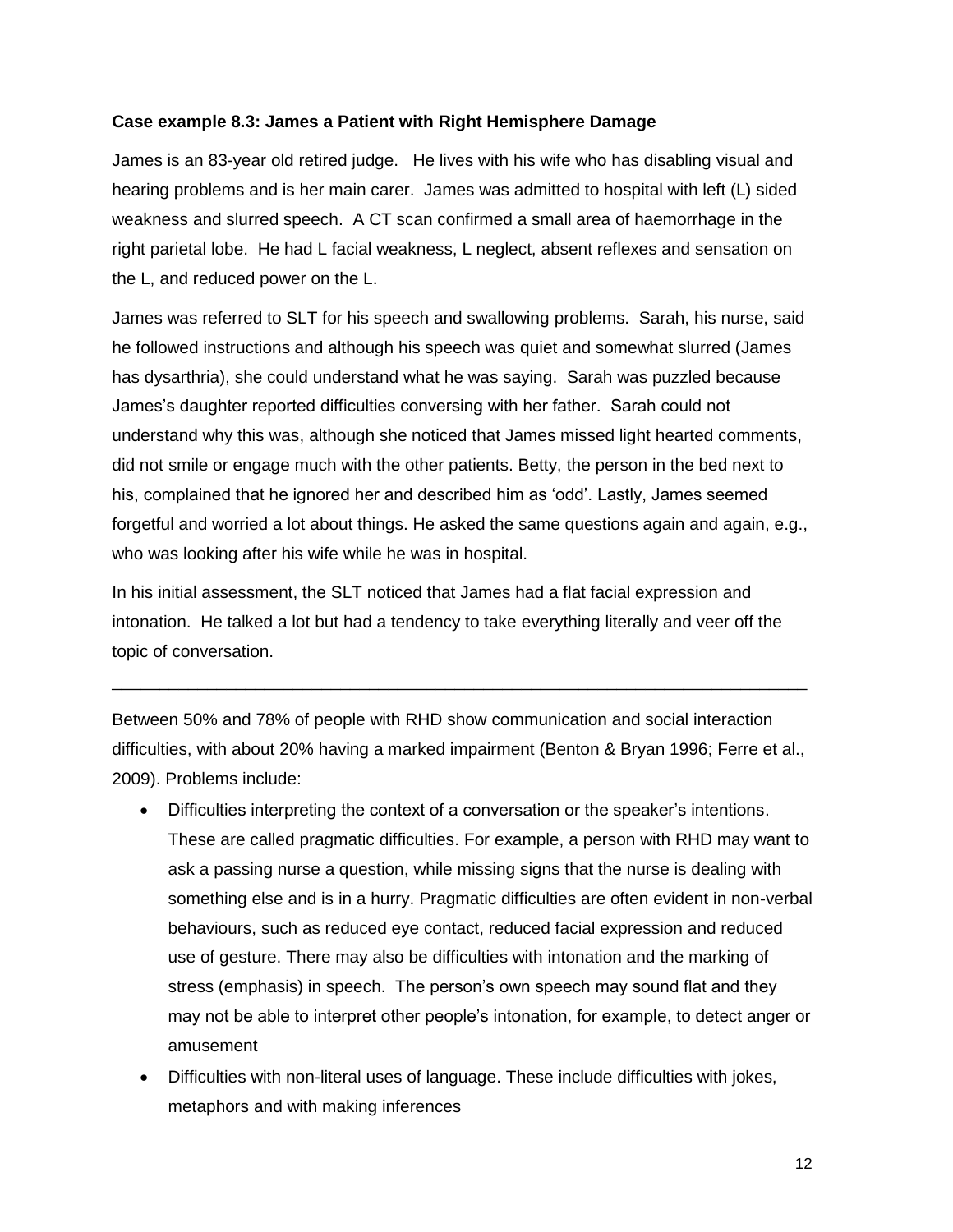- Difficulties with conversation, such as verbosity (wordiness), poor turn-taking and going off topic.
- Reading and writing deficits. People with RHD may have difficulty following the plot of a story and may misinterpret humour, irony and metaphor. Their reading and writing may also be affected by visuospatial impairments. For example, they may have left neglect dyslexia (failure to read information in the left visual field) causing misreading of the beginning of words or sentences; and there may be comparable problems in writing, affecting the spelling of words.

Case 8.3 describes a person with RHD who displayed some of these problems. James tended to interpret language literally, and might not see if someone was making a joke. His daughter often commented on how she missed his witty sense of humour. In conversations, James' facial expression was flat and he would often pick on a minor detail and talk about it at length. His problems with inference affected his interactions with Betty. For example, once Betty wanted to borrow James' newspaper. She hinted at this by saying 'I wonder what's in the news today'. James completely missed her intention and simply said 'I don't know', which upset her.

# *Strategies to use when nursing a person with RHD*

Right hemisphere communication deficits will affect communication on the ward and social interactions with staff and other patients. In addition, difficulties in laying down new memories will affect a person's ability to cope with the changes caused by stroke. This may manifest in different ways. The person might appear obsessively worried, for example, asking the same questions over and over again. Alternatively, awareness and memory disorders could make them seem indifferent to their problems and to the efforts of the stroke team. Being aware of these difficulties is essential to ensure their well-being on the ward. Strategies that help with RHD cognitive and communication issues include being literal and clear (for example, say 'I am only joking' after a joke), keeping to a regular routine, and using memory aids. Table 8.5 summarises some ways to help.

#### **Table 8.5 about here**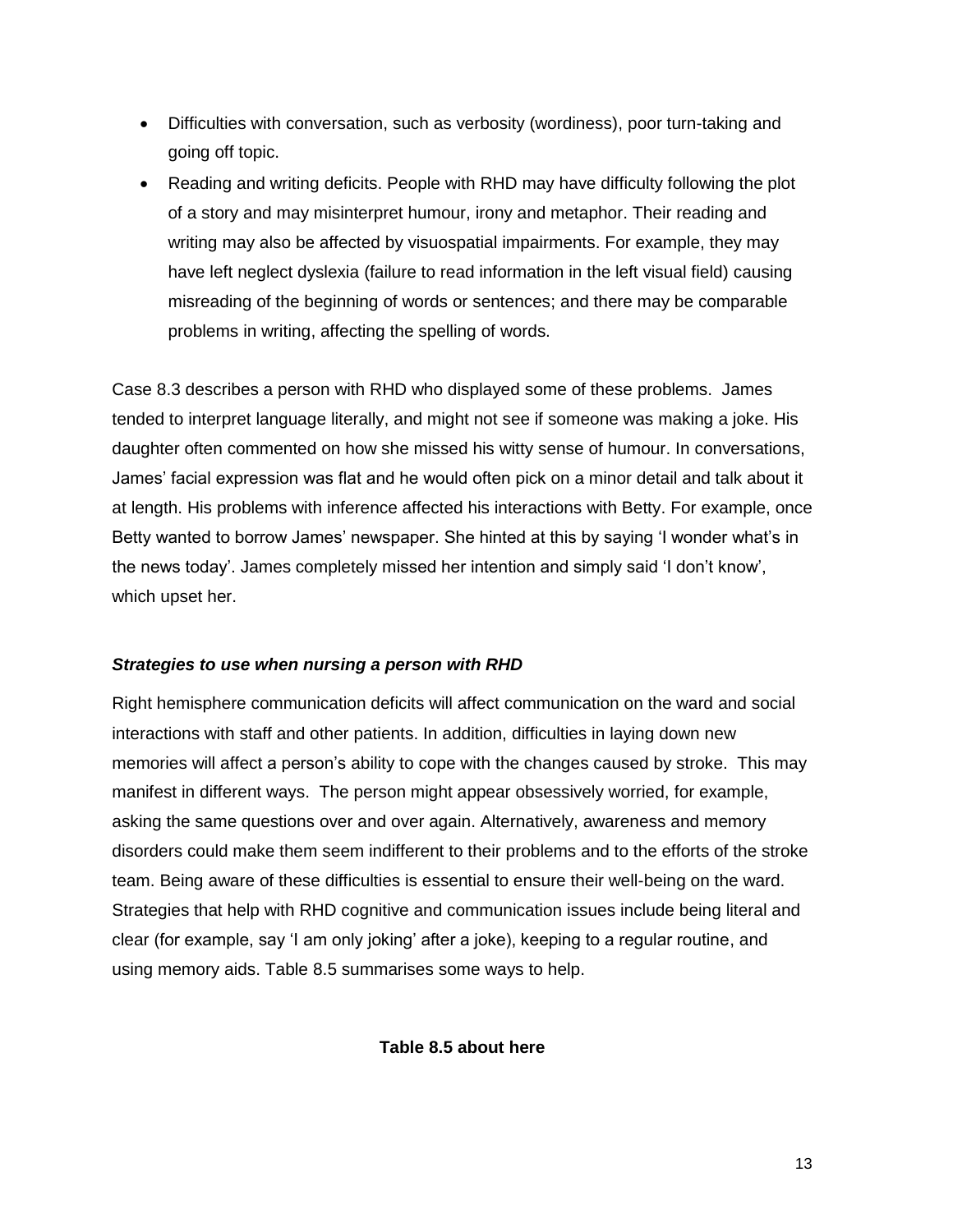# **LANGUAGE MINORITIES**

It is very important that aphasia and other communication impairments are not missed in stroke patients from minority language groups (for evidence that this can happen see (Marshall et al. 2003; and Centeno, 2009)). For example, we should not assume that communication problems following stroke simply reflect limited pre-morbid English. Ideally, the patient should be assessed by a speech and language therapist from his or her language community. If this is not possible, the therapist will assess through interpreters or bilingual co-workers. It is important not to use family members and friends as interpreters, as this can disrupt family relationships and yield unreliable data (Roberts 2008). Relatives can however provide invaluable insights, for example, about what happens when the person tries to speak in their home language(s).

If the person is bi- or multilingual it is important that all their languages are assessed. In our case example of aphasia (see Case example 8.1), Karl's Hindi and English were both affected. Karl's case is typical, in that aphasia rarely leaves one language unscathed. However, the profile of impairments may vary, with one language being stronger than another: see examples in (Fabbro 1999). Typically the language that was learnt earlier in life, or which was used most commonly by the individual, is most resistant to damage. However, occasionally the person's second language is less impaired following stroke (e.g. Garcia-Caballero et al, 2007; Adrover Roig et al, 2011). Discrepancies like this call for careful assessment to uncover whatever language resources remain to the individual.

# **THE ROLE OF THE SPEECH AND LANGUAGE THERAPIST IN ACUTE STROKE CARE**

The SLT has four main responsibilities, which are to:

- Assess the patient's communication and swallowing impairments and the impact of these impairments on the patient's life
- Help the patient communicate on the ward
- Advise the patient, family members and care staff about communication and swallowing
- Provide intervention to reduce the communication and swallowing problems

# *Assessment*

By sharing their observations of patients, nurses can play a vital role in identifying those who need further assessment (Poslawsky et al, 2010). Detailed SLT assessment aims to find out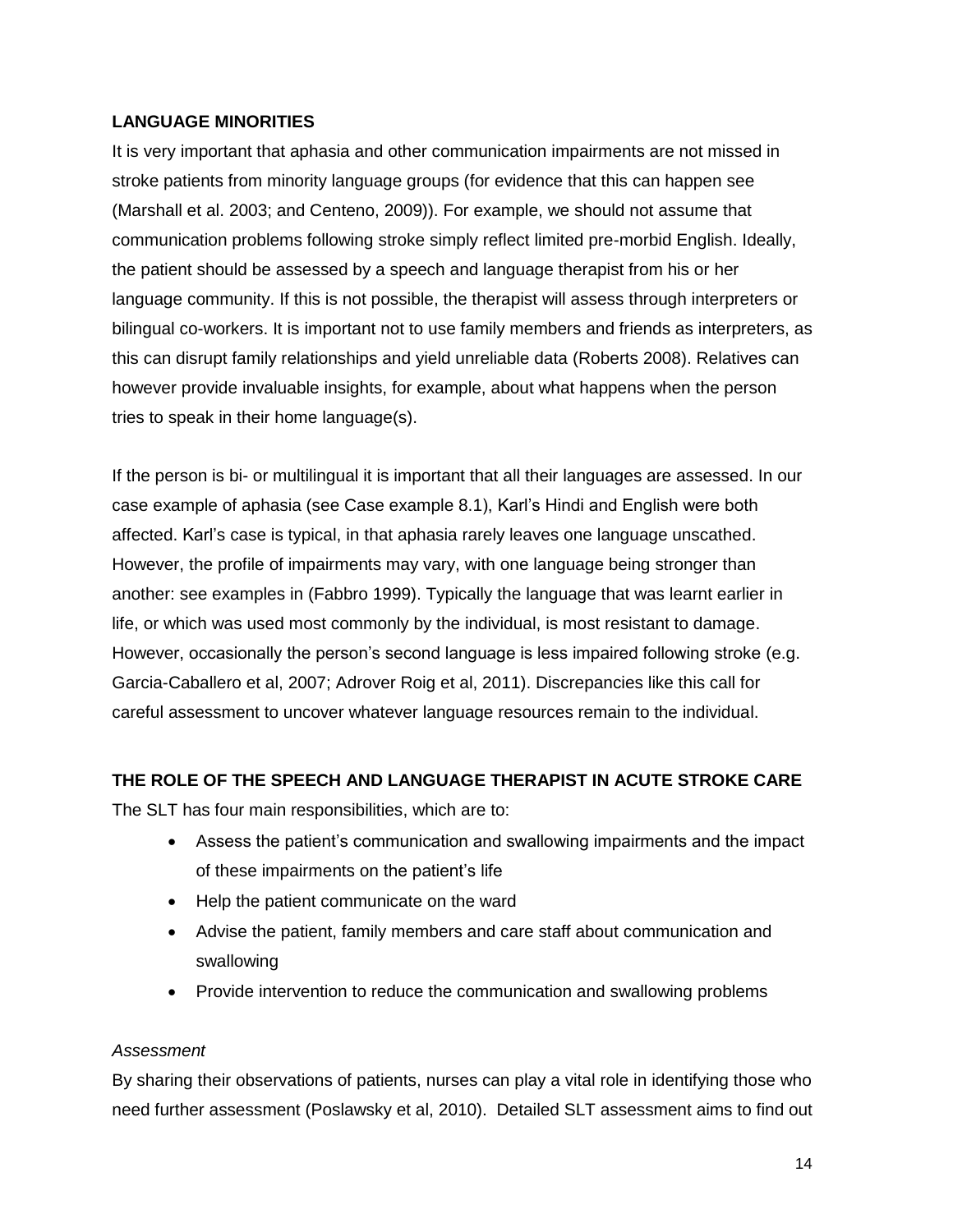the nature and severity of the communication impairment, its effect on communication activities and the role played by environmental factors. Assessment may additionally explore broader issues such as social participation and quality of life (Hilari et al. 2003b). A further purpose is to provide a baseline against which recovery can be compared. Therapists draw upon the views of the patient and family during assessment. For example, they will ask how they perceive the difficulties and elicit their priorities for intervention (Pound et al. 2000). Therapists will consult with the nursing and rehabilitation staff to determine how the patient is communicating with them during activities of the day, for example, at mealtimes or ward rounds.

Therapists have a number of measures for exploring these issues, such as formal speech and language tests and interview protocols (i.e. for the patient and/or family members). They will often record and analyse samples of the patient's language and carry out informal observation, for example, to find out how the person responds to conversation or copes with situations on the ward with nurses and other rehabilitation staff. It is imperative to identify facilitators and barriers in the communication environment, including how supportive others' communication skills are and what use is made of resources such as communication aids, writing, drawing and gesture (O'Halloran et al. 2011).

#### *Supporting communication on the ward*

Hospital patients have important communication needs. For example, they need to understand their medical diagnosis and its implications. They probably want to ask questions about their care and the various procedures they are undergoing. At the most basic level, they need to be able to call for a nurse. These functions can be hard if there are communication impairments following a stroke. Patients who experience difficulty in communicating their needs and desires have more problems with low mood and depression, higher mortality rates, and worse functional outcomes (Poslawsky et al. 2010). Through observation and discussion with ward staff, the SLT can help to pin point the particular communication needs of each patient, and help them meet those needs during the hospital stay. This is likely to involve the implementation of strategies, such as providing pictures or symbols in place of words for important signs. Often the therapist will offer short training sessions for ward staff on how to make communication easier for all stroke patients in general, and for specific patients. Training should cover how to use tools and techniques for communicating with patients, and ideally also support staff to make specific adjustments to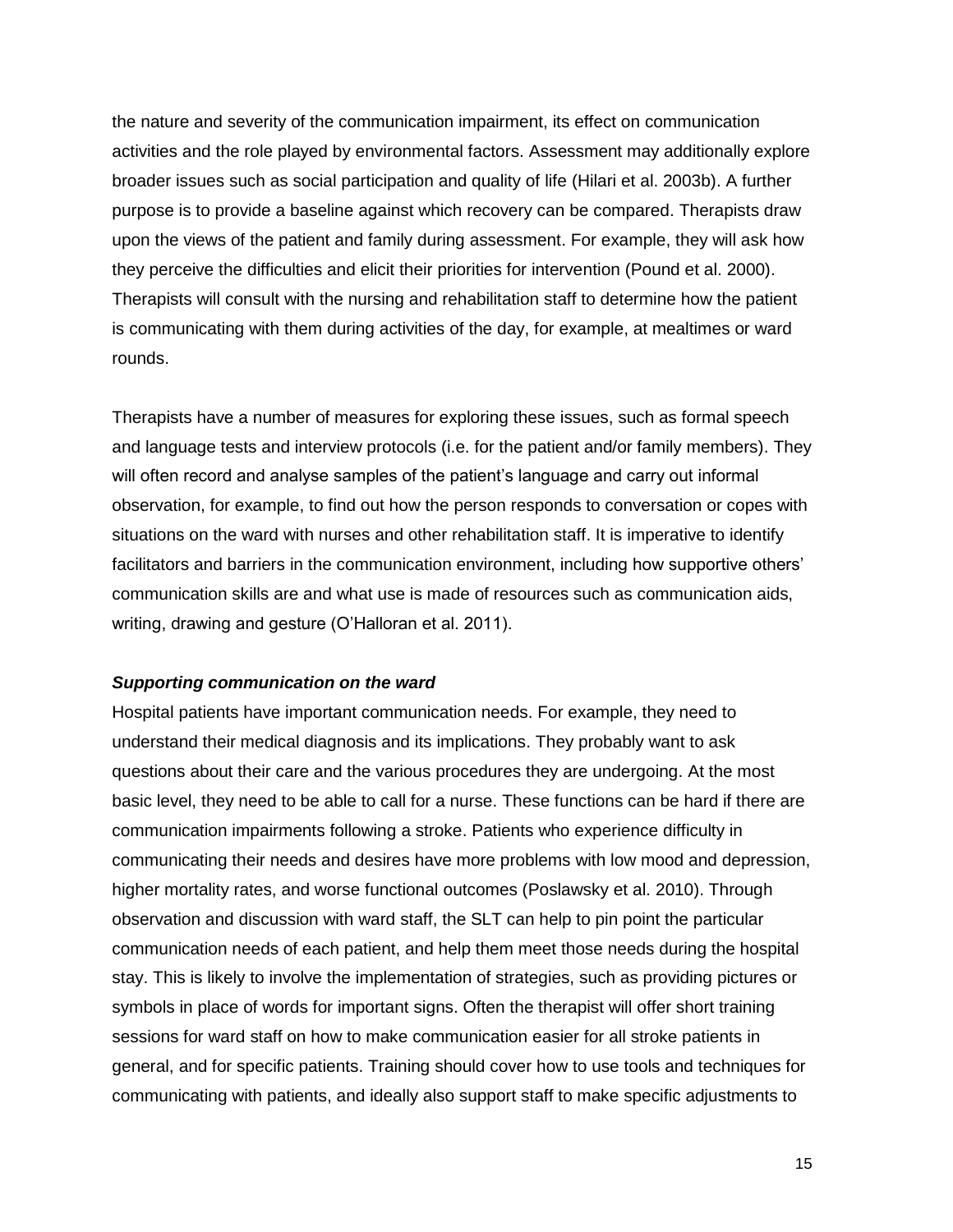their practices such as devising local guidelines, amending food menus, making information accessible with pictographs, and so on (Jensen et al. 2015; Simmons-Mackie et al. 2007).

# *Advice and Support*

Members of the general public know very little about the communication impairments arising from stroke (Code et al. 2001; Elman et al. 2000). Those affected, therefore, are likely to be similarly uninformed, at least when the stroke first happens. A recent systematic review indicated that stroke survivors and members of their family have a wide range of information needs (Hilton, 2014). These include the causes and nature of the stroke, prognosis, rehabilitation plans, services available after hospital, how to cope with communication impairments and sources of emotional and psychosocial support (Hilton et al. 2014). Advice may be provided individually, or through relatives' support groups and training programmes. Such provision makes a positive impact on family interactions (Turner & Whitworth 2006).

# *Therapy*

Results from assessment and observation, and discussions with the patient and family, will help the therapist to determine the treatment goals and select interventions. Therapy methods are diverse. They may include language exercises (focussing on speaking, understanding, reading or writing), practice on functional communication tasks, conversation groups, and work on strategic compensation, such as gesture or drawing. Therapy frequently involves family members, friends and staff when available, to give them skills in communicating with the person who has aphasia. Intensity of rehabilitation is important (Brady et al, 2012). Evidence from clinical trials suggests that those who receive intensive aphasia therapy make greater gains in language and communication than those on usual care (Godecke et al., 2012; Godecke et al., 2014). In line with this, guidelines advise at least 45 minutes of speech and language therapy per day for up to 5 days per week, providing this can be tolerated by the patient (NICE, 2013). Nurses have a role in enhancing therapeutic input for patients with communication impairments, by using any techniques advocated by the SLT when they communicate with and care for patients (Poslawsky et al. 2010). Case example 8.4 provides an example of therapy.

#### **Case 8.4: Rachael, A Therapy Example**

Rachael was 75 when she had a left hemisphere stroke causing severe aphasia and a right hemiplegia. Her speech was fluent but incomprehensible, with almost no recognisable

\_\_\_\_\_\_\_\_\_\_\_\_\_\_\_\_\_\_\_\_\_\_\_\_\_\_\_\_\_\_\_\_\_\_\_\_\_\_\_\_\_\_\_\_\_\_\_\_\_\_\_\_\_\_\_\_\_\_\_\_\_\_\_\_\_\_\_\_\_\_\_\_\_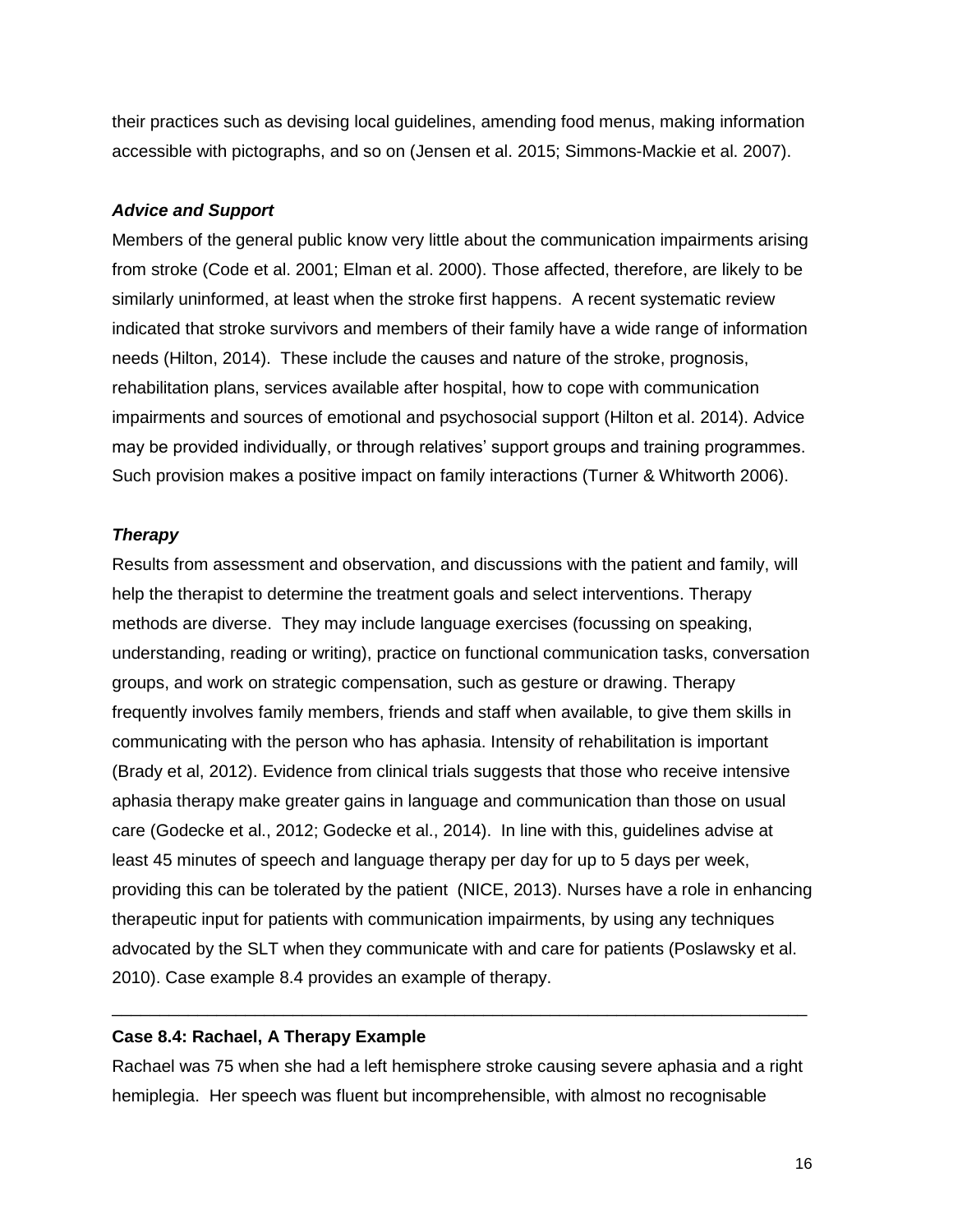words. Her writing was also affected, although she could occasionally write part of a word. Rachael could still understand spoken and written words, but not complex sentences. Rachael was a retired academic who lived alone in a first floor flat. She had two loyal friends who visited regularly.

Communication about Rachael's nursing and care needs resulted in frequent misunderstandings. For example, Rachael often refused to be taken to physiotherapy, particularly if the therapist was unfamiliar. She also found it very difficult to make requests, e.g. if she needed her glasses or the lavatory. The first communication aim, therefore, was to alleviate these difficulties. The SLT produced a chart of strategies to use when communicating with Rachael. This was discussed with Rachael, and given to all staff and her friends. With Rachael, she also developed a simple booklet of her main rehabilitation and care needs. So on one page she wrote 'physiotherapy' alongside a photo of the gym. Another page showed words and symbols that could be used with nurses, for example if she was in pain. The therapist practised using the booklet with Rachael and with the nurses, e.g. to help her make requests.

The therapist also employed writing therapy. The aim was for Rachael to write 10 words that related to her immediate needs, examples being the names of clothing, the names of her friends, and object names like 'toothbrush'. Rachael practised these words in tasks that progressed from copying, copying after a delay, filling in a missing letter and finally writing the name from a picture. Once Rachael could make a recognisable attempt at all these words, they were incorporated into communication activities. For example, the therapist might ask Rachael 'who is visiting this afternoon?' as a cue for her to write her friend's name. Therapy was also stepped up by introducing new words.

It was clear that Rachael would have long term mobility, daily living and communication needs. It was important that this was discussed with Rachael and that she was fully involved in decisions about her future. Working with Rachael's friends, the SLT and OT instituted a programme of consultation. They used photographs of Rachael's flat to identify the obstacles that she would face (such as the stairs). They also mapped out a typical day (with pictures) and thought about the help that she would need (e.g. with dressing). The therapists then provided Rachael with labels and images of the different care options. For example, they outlined how Rachael might be supported at home, with images of a stair lift,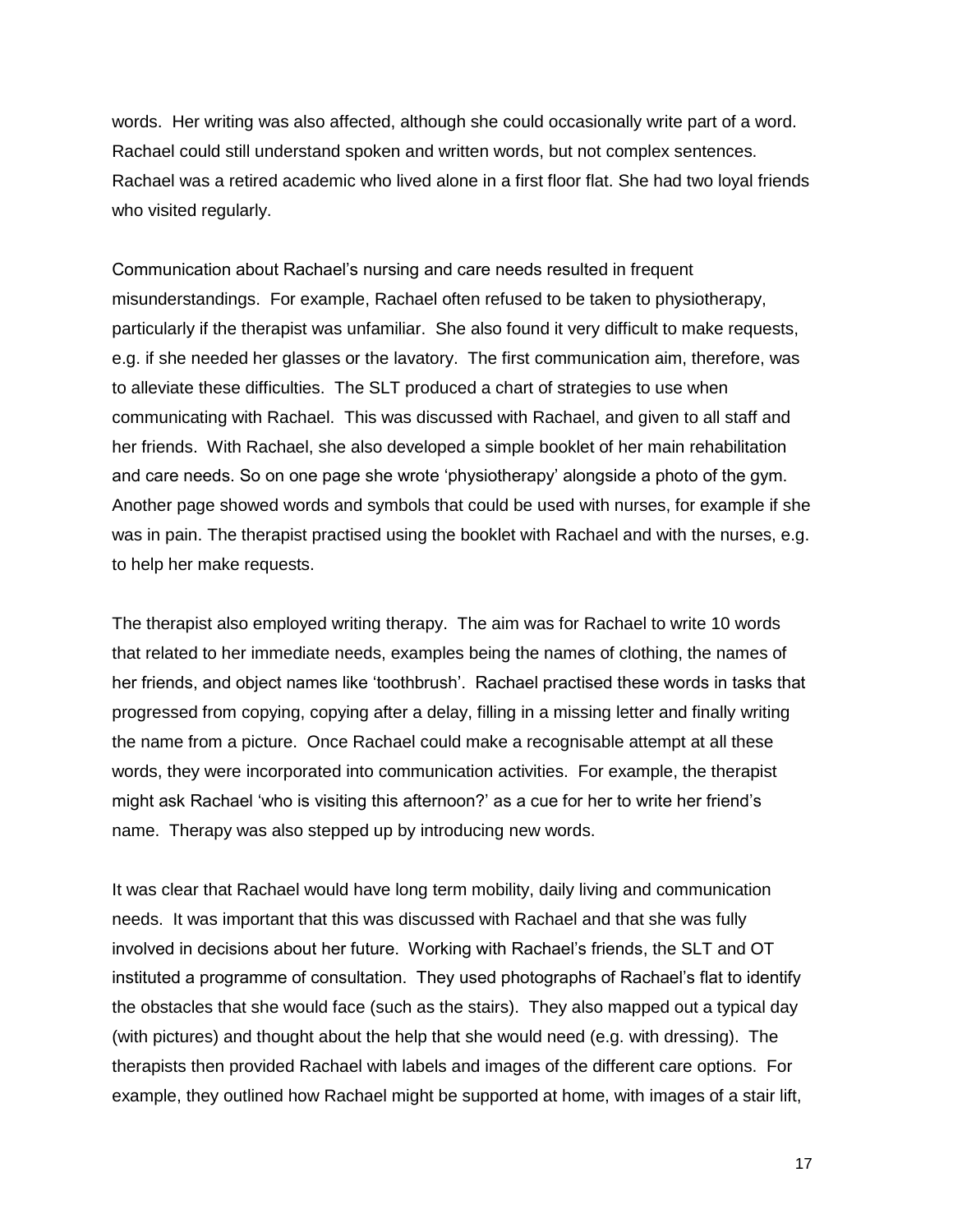visiting care staff, meals on wheels, bath hoist and a panic button. They also showed her brochures from local residential homes, with simplified financial information about the fees. Rachael was able to use these images to indicate her preference, which was for residential care. This was followed up with a visit to a care home and a successful trial stay.

\_\_\_\_\_\_\_\_\_\_\_\_\_\_\_\_\_\_\_\_\_\_\_\_\_\_\_\_\_\_\_\_\_\_\_\_\_\_\_\_\_\_\_\_\_\_\_\_\_\_\_\_\_\_\_\_\_\_\_\_\_\_\_\_\_\_\_\_\_\_\_\_\_

# **PSYCHOSOCIAL ISSUES AND QUALITY OF LIFE**

#### *Onset and acute care*

The onset of stroke with acquisition of a speech or language impairment is a crisis point in a person's life. To date, much of our evidence about this comes from people with aphasia. For example, they report feelings of shock, anger, frustration, anxiety, aggression, shame, guilt, grief, loss, and embarrassment (Lafond et al. 1993; Parr et al. 1997). It is also important to recognise that stroke can isolate patients from one another, as illustrated by Betty and James earlier in this chapter, and by Jean's comment here:

"*When I had a stroke I found nobody talk to me and that other patients you know walk by the bed and look and um let's [never] say a word because they knew I couldn't speak".* (Jean, Personal Insights audiotape, Dysphasia Matters package)

(Davies & Woolf 1997)

Family members may also be overwhelmed by negative feelings. A recent study stressed their need for support and information in the acute stages of stroke (Avent et al. 2005). Families wanted answers to questions like: what is stroke? What is aphasia? What are the co-existing problems? Where can we get more information? A particular need was for honest but hopeful information about the prognosis. For example, one participant stated,

*"When I was talking to the therapist, I was like, I have heard all the bad. How about the positive?"*

(Avent et al. 2005 p359).

It is essential to provide accessible information for people with aphasia and their families and the SLT can help with this. This is important, as many existing leaflets are too difficult for people with aphasia to read and understand. Useful resources are: The Stroke and Aphasia Handbook (Parr et al. 2004) and the Stroke Talk manual (Cottrell & Davies 2006), both available from Connect ([http://www.ukconnect.org](http://www.ukconnect.org/)).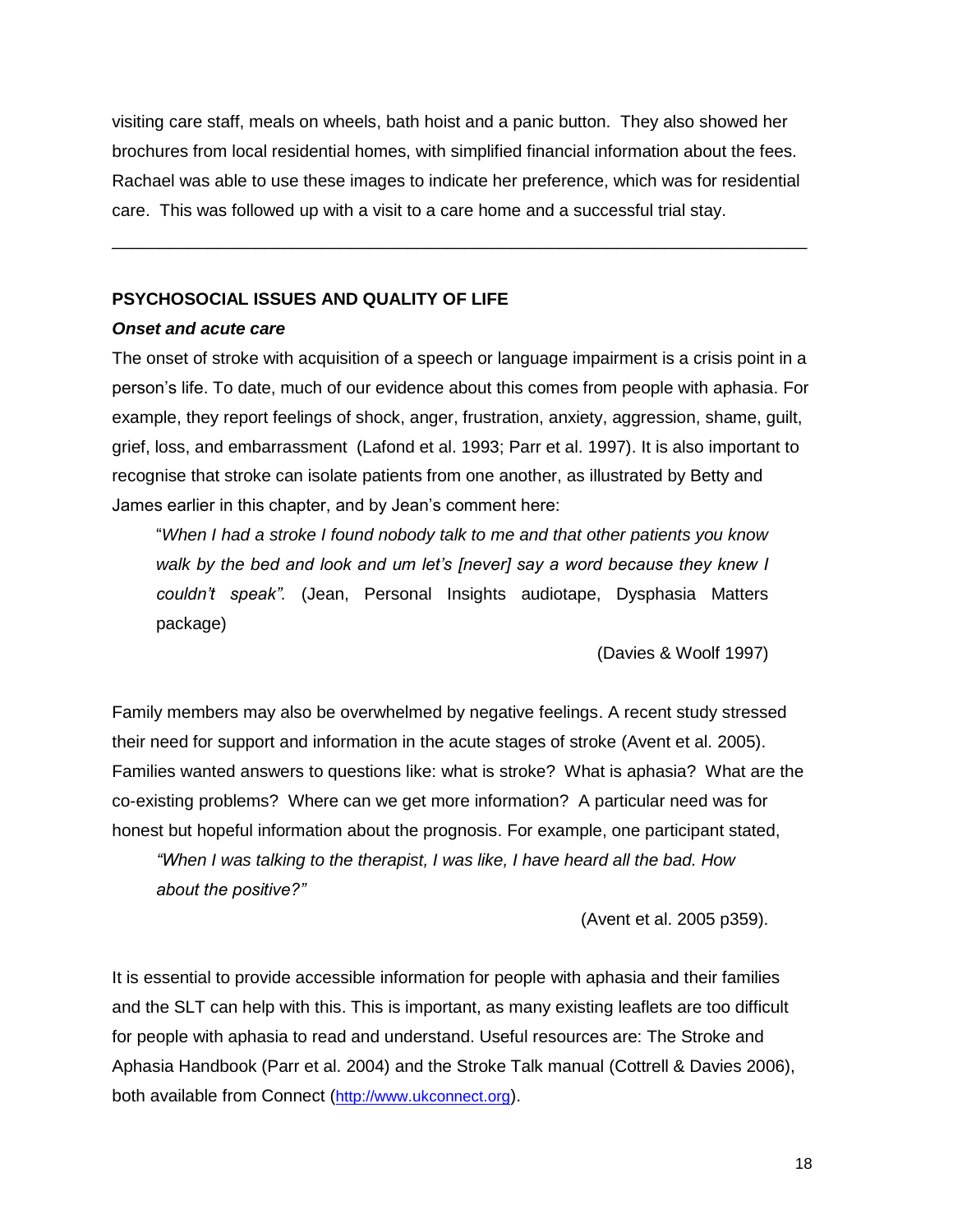#### *Discharge*

Discharge from hospital, although eagerly anticipated, can be a time of particular stress for both the patient and family. There can be uncertainty about the future and worries about coping with the mobility and communication problems at home, as well as concerns about the availability of on-going therapy and support services and access to these once people leave hospital (Hilton et al. 2014; Parr et al. 1997). Karl (Case example 8.1) showed increased signs of distress as discharge approached. A big concern is safety, including communication safety. For example, it is essential that the person has a method of summoning help in an emergency.

It is important to ensure that when patients are discharged, they have accurate information and strategies in place to assist communication. Research emphasises the importance of information and support at this time (Avent et al. 2005; Hilton et al. 2014). For example, the participants in (Avent et al. 2005) felt it was crucial to leave hospital armed with information about support groups and other resources in the community. It is also critical that care plans are put in place, and that these are effective:

*"You leave with this great package and are told you will be getting all this backup. You think great there will be all this back-up then nothing materialises for six weeks. You get home and think great, physio is going to come and this person is going to come and nobody comes at all and then six weeks later they come. Once it happens it's alright, but when you first get home nothing, it's really awful."*

(Anderson 1992)

Finally, research suggests that stroke survivors often do leave hospital with discharge plans and recommendations in place, but that often there are shortfalls in services (as evidenced in the above example); furthermore, not all needs can be anticipated prior to discharge (Luker & Grimmer-Somers, 2009). This suggests that services need to be flexible, and subject to a patient's 6-month or annual stroke review (NICE, 2013).

#### **Long-term**

Communication disability has a long-term negative impact on recovery after stroke (Tilling et al. 2001). It significantly affects quality of life, even when other variables, such as emotional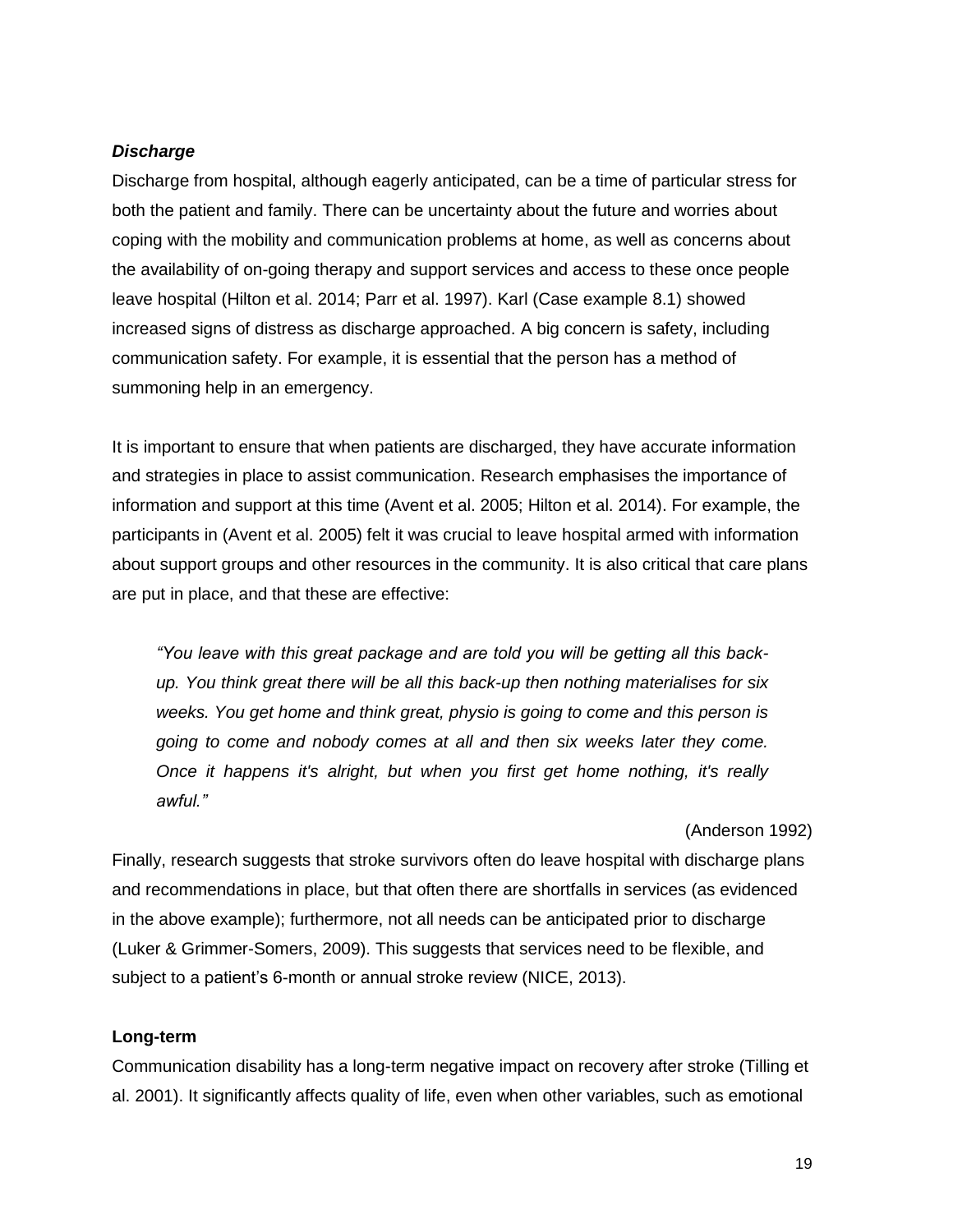state and social support, are factored out (Cruice et al. 2003; Hilari et al. 2003a; Hilari, 2011). The long-term social consequences of stroke and aphasia often include loss of work and consequent drop in income, a need to give up driving, restrictions in social life, and falling away of friends (Cruice et al. 2006; Hilari & Northcott 2006; Parr et al. 1997). Fatigue is often a profound and persistent problem. Additionally, there may be lasting emotional effects, with a high incidence of depression in people with aphasia in the long-term post stroke (62%, Kauhanen et al., 1999). These consequences are particularly concerning, as after stroke, poor social support is associated with worse recovery (Tsouna-Hadjis et al., 2000), and increased likelihood of a future adverse event such as a second stroke (Boden-Albala et al., 2005); and depression is associated with worse rehabilitation outcomes, lower quality of life and higher mortality (Ayerbe et al., 2014).

These findings suggest that to improve their quality of life, interventions need to focus not just on communication, but also on promoting emotional well-being, facilitating activities and strengthening social networks and social participation. Therapies to address these factors are emerging and report positive findings (Thomas et al., 2013; Northcott et al., 2015).

Those with severe communication impairment and additional problems post-stroke may require care in nursing homes. A recent population-based study of people living in longterm care facilities in Canada ( $n = 66,193$ ) compared the impact of 60 diseases and 15 conditions on caregiver-assessed preference-based quality of life. After adjusting for age, sex, and other diagnoses, aphasia exhibited the largest negative impact on quality of life, even over and beyond cancer and Alzheimer's disease (Lam & Wodchis, 2010). It is therefore paramount to address the communication needs and support the psychosocial well-being of people with post-stroke communication problems in long-term care. SLTs play an important role in educating others on how to communicate effectively with people with aphasia and on how to establish a supportive communication environment in nursing homes (Hickey et al., 2004).

However, the long-term picture for people with communication difficulties after stroke is not all negative. Some individuals report positive changes that include: freedom from previous restrictions such as work; having more time; a slower, more relaxed life style; closer family relationships and an enhanced sense of the value of life (Parr in (Jordan & Kaiser 1996)). There are personal accounts in the literature of individuals with long term aphasia who have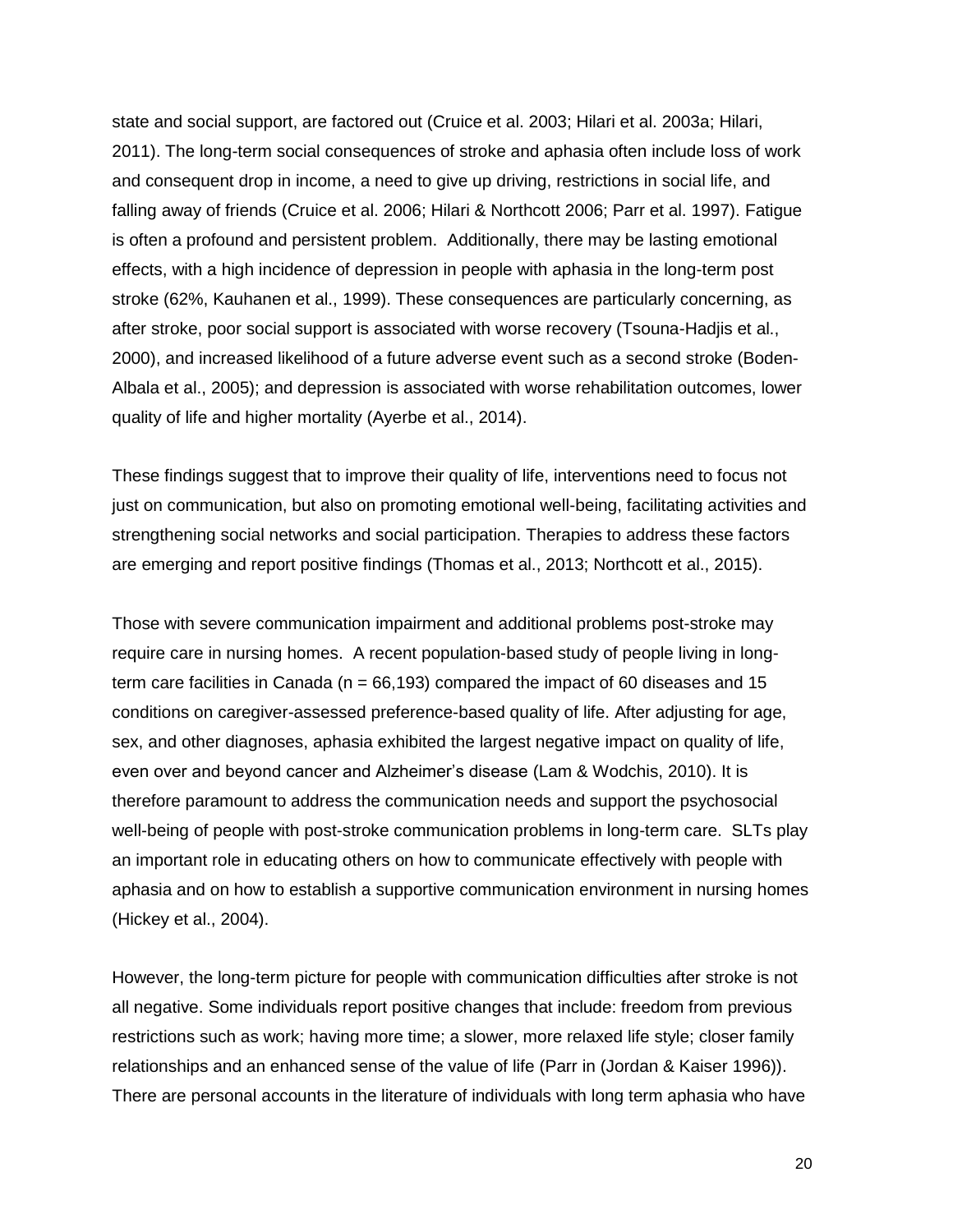achieved new and satisfying lives (see (Hinckley 2006) and Aphasia Now website: [http://www.aphasianow.org](http://www.aphasianow.org/)). Positive experiences of care in the acute phase can be the first step towards attaining this goal.

# **CONCLUSION**

Strokes can cause a range of communication impairments. In some cases problems are confined to the pronunciation of words. In others, all aspects of language are affected, including understanding. These problems, in turn, affect recovery, rehabilitation, well-being and quality of life, with consequences that are felt both by the stroke survivor and his or her family and friends.

Even when problems are severe the picture is not all bleak. Most people experience some degree of spontaneous recovery and therapies are available with demonstrated effectiveness. A wide range of strategies can support communication with affected stroke survivors. These include using simplified language, supporting speech with pointing and gesture and, above all, giving the person time to communicate. Family members and carers can also be helped. They need education and advice, for example about the nature of stroke and aphasia and how to maintain communication.

Speech and language therapists play a key role in supporting people with communication impairments following stroke. So it is vital that patients are referred if such impairments are suspected. However, all members of the multidisciplinary team should understand the potential consequences of stroke for communication. Nurses, who have the most contact with acute stroke patients, make a particular difference to the quality of care. By using sensitive and thoughtful communication strategies in the early stages, a nurse can help to lay the foundations for successful stroke rehabilitation.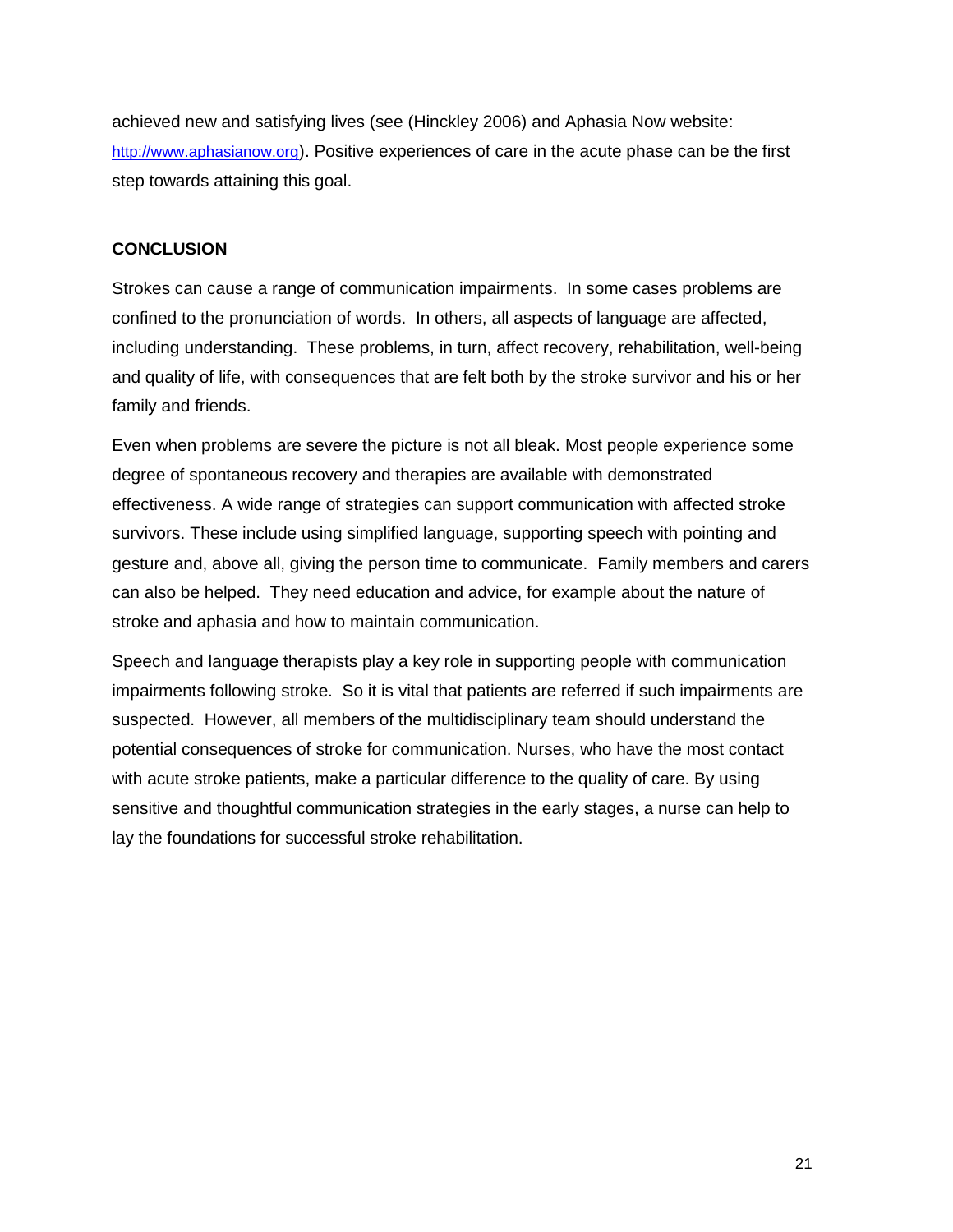# **REFERENCES**

American Speech-Language-Hearing Association (ASHA), 2007, *Dysarthria*, <http://www.asha.org/public/speech/disorders/dysarthria.htm> 29-3-2007

Anderson, R. 1992, *The aftermath of stroke: The experience of patients and their families,* Cambridge University Press, Cambridge.

Ardrover-Roig, D., Galparsoro-Izagirre, N., Marcotte, K., Ferre, P., Wilson, M. & Ansaldo, A. 2011, Impaired L1 and executive control after basal ganglia damage in a bilingual Basque-Spanish person with aphasia. *Clinical Linguistics and Phonetics*, 25, 6 – 7, 480 – 498

Avent, J, Glista, S, Wallace, S, Jackson, J, Nishioka, J et al. 2005, Family information needs about aphasia, *Aphasiology*, vol. 19, no. 3-5, pp. 365-375.

Ayerbe, L., Ayis, S., Crichton, S., Wolfe, C. D. A., & Rudd, A. G. 2014, The long-term outcomes of depression up to 10 years after stroke; the South London Stroke Register. *Journal of Neurology, Neurosurgery & Psychiatry,* 85(5), 514-521.

Basso, A. 1992, Prognostic factors in aphasia, *Aphasiology*, vol. 6, pp. 337-348.

Benton, E, Bryan, K. 1996, Right cerebral hemisphere damage: incidence of language problems, *International Journal of Rehabilitation Research*, vol. 19, no. 1, pp. 47-54.

Boden-Albala B, Litwak E, Elkind MS, Rundek T and Sacco RL. 2005, Social isolation and outcomes post stroke. *Neurology*, 64, pp. 1888–1892.

Bose, A. 2013, Phonological therapy in jargon aphasia: effects on naming and neologisms. *International Journal of Language and Communication Disorders*, 48, 5, 582 - 595.

Brady MC, Kelly H, Godwin J, Enderby P. 2012, Speech and language therapy for aphasia following stroke. *Cochrane Database of Systematic Reviews,* Issue 5. Art. No.: CD000425. DOI: 10.1002/14651858.CD000425.pub3

Centeno, J. 2009, Issues and Principles in Service Delivery to Communicatively Impaired Minority Bilingual Adults in Neurorehabilitation. *Seminars in speech and language,* 30, 3,  $139 - 152.$ 

Cherney, LR, Halper, AS. 1999, Group treatment for patients with right hemisphere damage, in *Group treatment of neurogenic communication disorders: the expert clinician's approach*, R. Elman, ed., Butterworth Heinemann, Boston MA.

Code, C. 1982, Neurolinguistic analysis of recurrent utterance in aphasia, *Cortex*, vol. 18, no. 1, pp. 141-152.

Code, C, Mackie, NS, Armstrong, E, Stiegler, L, Armstrong, J et al. 2001, The public awareness of aphasia: an international survey, *International Journal of Language and Communication Disorders*, vol. 36 Suppl, pp. 1-6.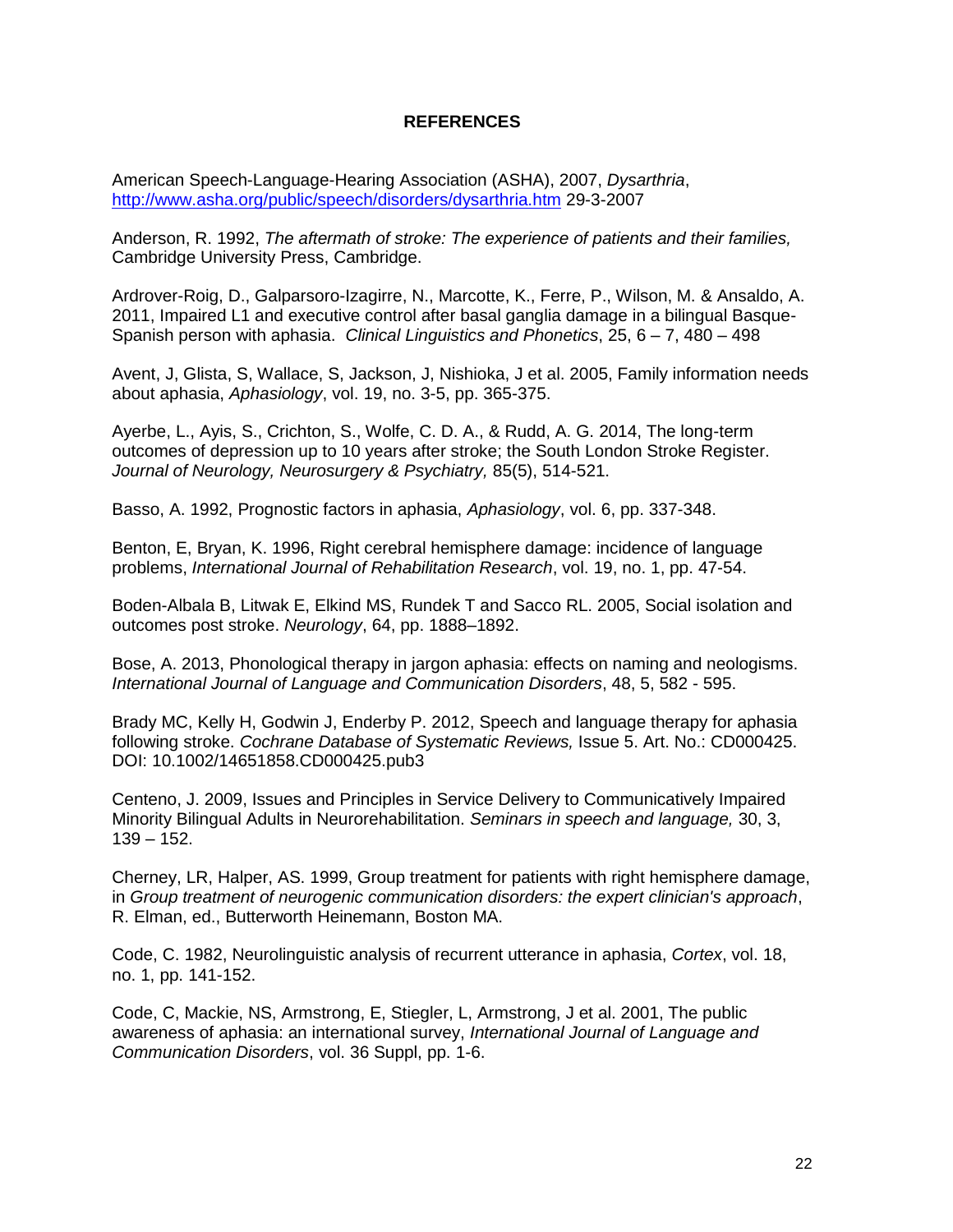Cruice, M., Cocks, N., with Lancashire, T., Midgley, S., & the Morgan family. 2011, Chapter 1. "You've got realise what you have a stroke, it's a stroke for life". In K. Hilari & N. Botting (Eds.), *The impact of communication disability across the lifespan*, pp279-298.

Cruice, M, Worrall, L, & Hickson, L. 2006, Quantifying aphasic people's social lives in the context of non-aphasic peers, *Aphasiology*, vol. 20, no. 12, pp. 1210-1225.

Cruice, M, Worrall, L, Hickson, L, & Murison, R. 2003, Finding a focus for quality of life with aphasia: Social and emotional health, and psychological well-being, *Aphasiology*, vol. 17, no. 4, pp. 333-353.

Davies, P., Woolf, C., 1997, *Dysphasia matters: A training package for medical professionals*, Creative Film Productions.

De Riesthal, M, Wertz, R. 2004, Prognosis for aphasia: Relationship between selected biographical variables and outcome improvement, *Aphasiology*, vol. 18, no. 10, pp. 899-915.

Duffy, J. 2013, *Motor speech disorders: Substrates, differential diagnosis, and management,*  Elsevier Mosby, St Louis..

Elman, R, Ogar, J, & Elman, S. 2000, Aphasia: Awareness, advocacy and activism, *Aphasiology*, vol. 14, pp. 455-459.

Enderby, P and Palmer, R. 2008, Frenchay Dysarthria Assessment-2, Pro-Ed, Austin, Texas.Enderby, P, Wood, V, & Wade, D. 1987, *Frenchay Aphasia Screening Test,* NFER-Nelson, Windsor.

Engelter ST, Gostynski M, Papa A, Frei M, Born C, Ajdacic-Gross V, et al. 2006, Epidemiology of aphasia attributable to first ischemic stroke: incidence, severity, fluency, etiology, and thrombolysis. *Stroke* ;37:1379-84.

Fabbro, F. 1999, *The Neurolinguistics of Bilingualism,* Psychology Press, Hove.

Ferré, P., Clermont, MF, Lajoie, C., Côté, H., Ferreres, A., Abusamra, V et al. 2009 Identification de profils communicationnels parmi les individus cérébrolésés droits: profils transculturels. *Revista Neuropsicologia Latinoamericana*, 1, pp. 32-40

Flowers H, Silver, F, Fang, J, Rochon, E, and Martino R, 2013, The incidence, cooccurrence, and predictors of dysphagia, dysarthria, and aphasia after first-ever acute ischemic stroke. *Journal of Communication Disorders* (46) 238-248.

Garcia-Caballero, A., Garcia-Lado, I., Gonzalez-Hermida, J., Area, R., Recimil, M., Juncos Rabadan, O., Lamas, S., Ozaita, G. & Jorge, F. 2007, Paradoxical recovery in a bilingual patient with aphasia after right capsuloputaminal infarction. *Journal of Neurology, Neurosurgery and Psychiatry*, 78, 89 – 91.

Godecke, E., Ciccone, N. A., Granger, A. S., Rai, T., West, D., Cream, A., . . . Hankey, G. J. 2014, A comparison of aphasia therapy outcomes before and after a Very Early Rehabilitation programme following stroke. *International Journal of Language & Communication Disorders,* 49(2), pp. 149-61.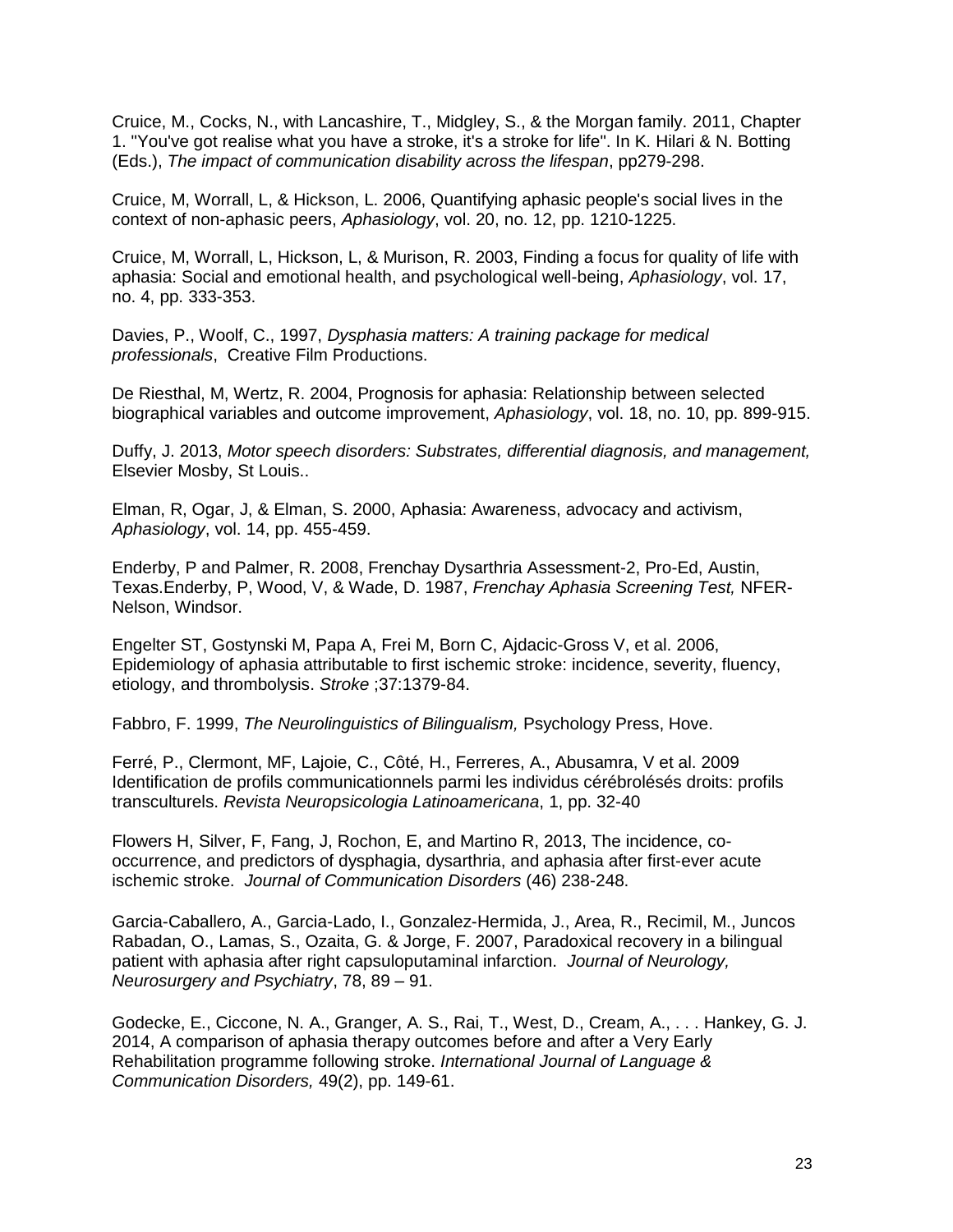Godecke, E., Hird, K., Lalor, E. E., Rai, T., & Phillips, M. R. 2012, Very early poststroke aphasia therapy: a pilot randomized controlled efficacy trial. I*nternational journal of stroke : official journal of the International Stroke Society*, 7(8), pp. 635-44

Gordon, C, Ellis-Hill, C and Ashburn, A. 2009, The use of conversational analysis: nursepatient interaction in communication disability after stroke. *Journal of Advanced Nursing* 65(3), 544-553.

Hachioui,H., Lingsma, H., van de Sandt-Koenderman, M., Dippel, D., Koudstaal, P. & Visch-Brink, E. 2013, Long-term prognosis of aphasia after stroke. *Journal of Neurology, Neurosurgery & Psychiatry*, 84, 310-315 doi:10.1136/jnnp-2012-302596

Hickey, E., Bourgeois, M., & Olswang, L. 2004, Effects of training volunteers to converse with nursing home residents with aphasia. *Aphasiology,* 18(5-7), 625-637.

Hilari K. 2011, The impact of stroke: Are people with aphasia different to those without? *Disability and Rehabilitation*, 33 (3), pp. 211-218

Hilari, K, Northcott, S. 2006, Social support in people with chronic aphasia, *Aphasiology*, vol. 20, no. 1, pp. 17-36.

Hilari, K, Wiggins, RD, Roy, P, Byng, S, & Smith, SC. 2003a, Predictors of health-related quality of life (HRQL) in people with chronic aphasia, *Aphasiology*, vol. 17, no. 4, pp. 365- 381.

Hilari, K, Byng, S, Lamping, DL, & Smith, SC. 2003b, Stroke and Aphasia Quality of Life Scale-39 (SAQOL-39): evaluation of acceptability, reliability, and validity, *Stroke*, vol. 34, no. 8, pp. 1944-1950.

Hilton, R., Leen houts, S., Webster, J., & Morris, J. 2014, Information, support and training needs of relatives of people with aphasia. Evidence from the literature. *Aphasiology, 28*(7), 797-822.

Hinckley, JJ. 2006, Finding messages in bottles: living successfully with stroke and aphasia, *Topics in Stroke Rehabilitation*, vol. 13, no. 1, pp. 25-36.

Hogrefe, K., Ziegler,W., Weidinger, N. Goldenberg, G. 2012,Non-verbal communication in severe aphasia: Influence of aphasia, apraxia, or semantic processing? *Cortex,* 48, 8, 952– 962

Inatomi, Y., Yonehara, T., Omiya, S., Hashimoto, Y., Hirano, T., & Uchino, M. 2008, Aphasia during the acute phase in ischemic stroke. *Cerebrovascular Disease*, 25, 316 – 323.

Jensen, L., Lovholt, A., Sorensen, I., Bludnikow, A., Iversen, H., Hougaard, A., Mathiesen, L., & Forchhammer, H. 2015,. Implementation of supported conversation for communication between nursing staff and in-hospital patients with aphasia. *Aphasiology, 29*(1), 57-80.

Jordan, L, Kaiser, W. 1996, *Aphasia: a social approach,* Chapman Hall, London.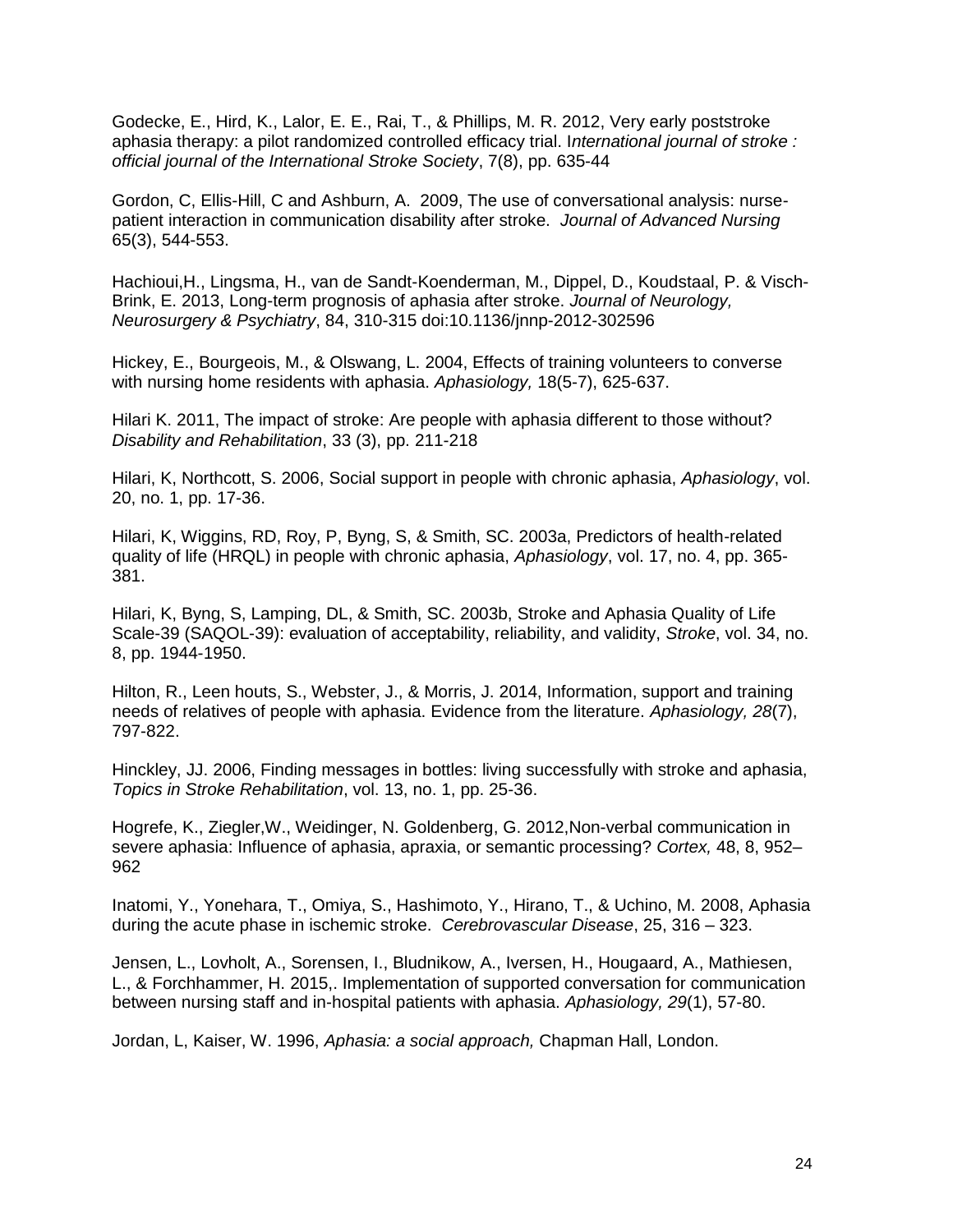Kauhanen, M. L., Korpelainen, J. T., Hiltunen, P., Brusin, E., Mononen, H., Määttä, R., ... & Myllylä, V. V. 1999, Poststroke depression correlates with cognitive impairment and neurological deficits. *Stroke*, 30(9), pp. 1875-1880.

Lafond, D, Joanette, Y, Ponzio, J, Degiovani, R, & Taylor Sarno, M. 1993, *Living with Aphasia: Psychosocial Issues,* Singular Publishing Group Inc, California.

Lam, J. M., & Wodchis, W. P. 2010, The relationship of 60 disease diagnoses and 15 conditions to preference-based health-related quality of life in Ontario hospital-based longterm care residents. *Medical care,* 48(4), 380-387

Lazar RM, Minzer B, Antoniello D, Festa JR, Krakauer JW, Marshall RS. 2010, Improvement in aphasia scores after stroke is well predicted by initial severity. *Stroke,* 41, 7,1485-1488. doi:10.1161/STROKEAHA.109.577338.

Laska AC, Hellblom A, Murray V, Kahan T, von Arbin M. 2001,Aphasia in acute stroke and relation to outcome. *Journal of Internal Medicine*, 249:413-22

Luker, J. & Grimmer-Somers, L. 2009, The relationships between staff compliance with implementing discharge planning guidelines, and stroke patients' experiences postdischarge. In*ternet Journal of Allied Health Sciences & Practice, 7*(3),

Maas. M., Lev, M, Ay, H., Singhal, A., Greer, D. Smith, W., Harris, G., Halpern, E., Koroshetz, W. & Furie, K. 2012, The prognosis for aphasia in stroke. *Journal of Stroke and Cerebrovascular diseases,* 21, 5, 350 – 357.

Mackenzie, C, Lowit, A. 2007, Behavioural intervention effects in dysarthria following stroke: communication effectiveness, intelligibility and dysarthria impact, *International Journal of Language and Communication Disorders*, vol. 42, no. 2, pp. 131-153.

Marshall, J. 2006, Jargon aphasia: What have we learned? *Aphasiology*, 20, 5, 387-410

Marshall, J, Atkinson, J, Thacker, A, & Woll, B. 2003, Is speech and language therapy meeting the needs of language minorities? The case of deaf people with neurological impairments, *International Journal of Language and Communication Disorders*, vol. 38, no. 1, pp. 85-94.

McCooey, R, Toffolo, D, & Code, C. 2000, A socioenvironmental approach to functional communication in hospital in-patients, in *Neurogenic Communication Disorders: A Functional Approach*, L. Worrall & C. Frattali, eds., Thieme, New York.

McCooey, R, Worrall, L, Toffolo, D, Code, C, & Hickson, L. 2004, *Inpatient Functional Communication Interview,* Singular Publishing.

Meteyard, L., Bruce, C., Edmundson, A. and Oakhill, J. 2014, Profiling text comprehension impairments in aphasia. *Aphasiology*, 29 (1). pp. 1-28. ISSN 1464-5041

Morris, J. & Franklin, S. 2013, Disorders of Auditory Comprehension. In I. Papathanasiou, P.Coppens & C. Potagas (eds) *Aphasia and Related Neurogenic Communication Disorders.* Jones & Bartlett Learning, Burlington MA.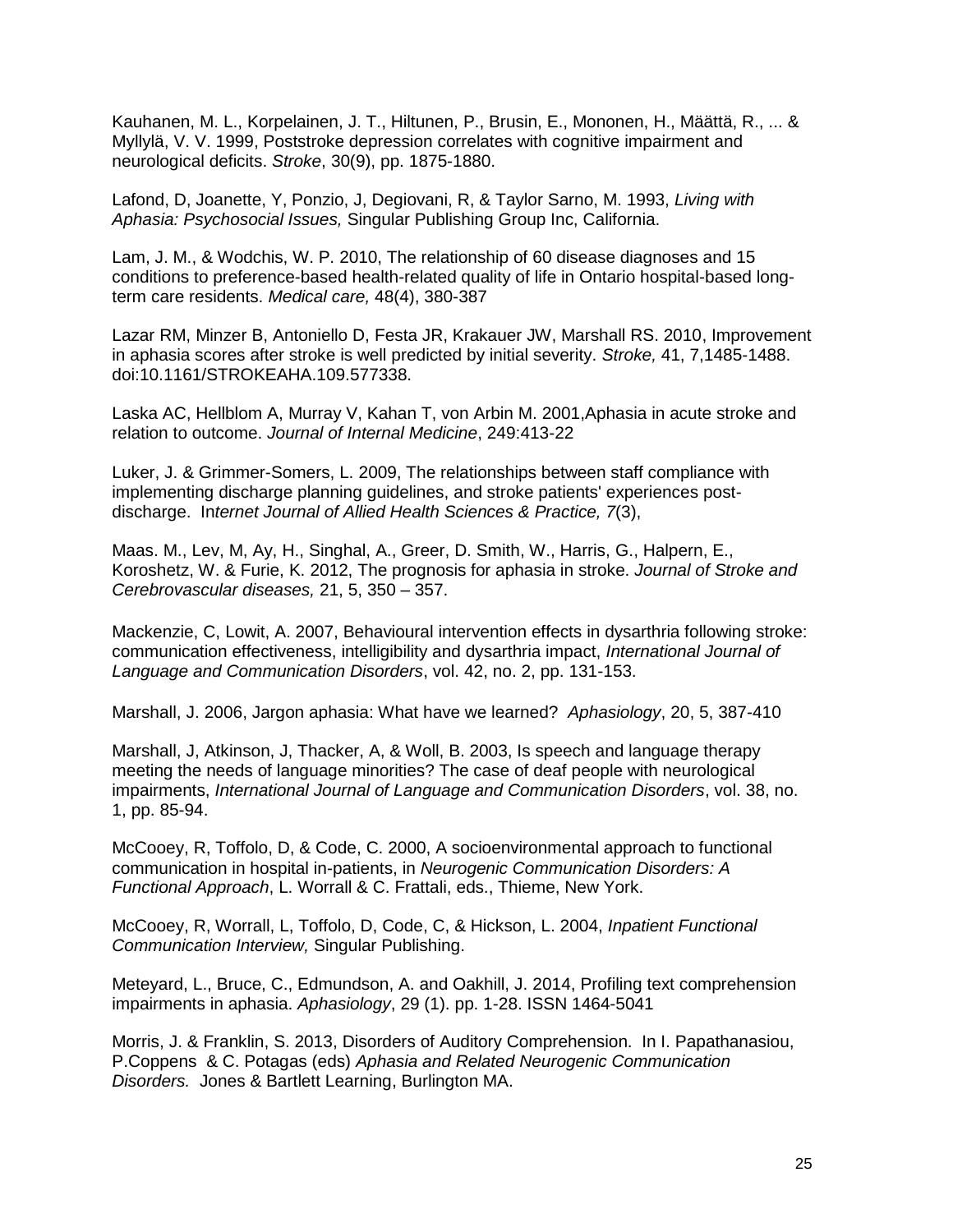National Institute for Health and Care Excellence (NICE). 2013, *Stroke rehabilitation in adults: Clinical guideline (CG162)*. Accessed on 24 November 2015 from http://www.nice.org.uk/guidance/cg162/resources/stroke-rehabilitation-in-adults-35109688408261.

Nickels, L. 1997, *Spoken word production and its breakdown in aphasia,* Psychology Press, Hove.

Northcott S., Burns K., Simpson A., Hilari K. 2015, "Living with aphasia the best way I can": a feasibility study exploring solution focused brief therapy for people with aphasia. *Folia Phoniatrica Logopedica,* 67 (3)

O'Halloran, R., Hickson, L., & Worrall, L. 2008, Environmental factors that influence communication between people with communication disability and their healthcare providers in hospital: A review of the literature within the International Classification of Functioning, Disability and Health (ICF) framework. *International Journal of Language and Communication Disorders, 43*(6), 601-632.

O'Halloran, R., Worrall, L., & Hickson, L. 2011,. Environmental factors that influence communication between patients and their healthcare providers in acute hospital stroke units: An observational study. Int*ernational Journal of Language and Communication Disorders, 46*(1), 30-47.

Parr, S, Byng, S, & Gilpin, S. 1997, *Talking about Aphasia: Living with loss of language after stroke,* Open University Press, Milton Keynes.

Parr, S, Pound, C, Byng, S, & Long, B. 2004, *The Stroke and Aphasia Handbook,* Connect Press, London.

Pedersen, P., Vinter, K. & Olsen, T. 2004, Aphasia after stroke: type, severity and prognosis. The Copenhagen aphasia study. *Cerebrovascular Disease*, 17, 35 - 43.

Plowman, M., Hentz, B., & Ellis, C. 2012, Post-stroke aphasia prognosis: a review of patientrelated and stroke-related factors. *Journal of Evaluation in Clinical Practice,* 18, 3, 689–694.

Poslawsky, I., Schuurmans, M., Lindeman, E., & Hafsteinsdottir, T. 2010, A systematic review of nursing rehabilitation of stroke patients with aphasia. *Journal of Clinical Nursing, 19*, 17-32.

Pound, C, Parr, S, Lindsay, J, & Woolf, C. 2000, *Beyond Aphasia: Therapy for living with communication disability,* Speechmark, Bicester.

Roberts, P. 2008, Issues in assessment and treatment for bilingual and culturally diverse patients. In R Chapey (ed) *Language intervention strategies in aphasia and related neurogenic communication disorders* (fifth edition). Baltimore: Lippincott Williams and **Wilkins** 

Robson J, Marshall J, Pring T and Chiat S 1999, Phonological naming therapy in jargon aphasia: Positive but paradoxical effects. *The Journal of the International Neuropsychological Society*, 4, 675 – 686.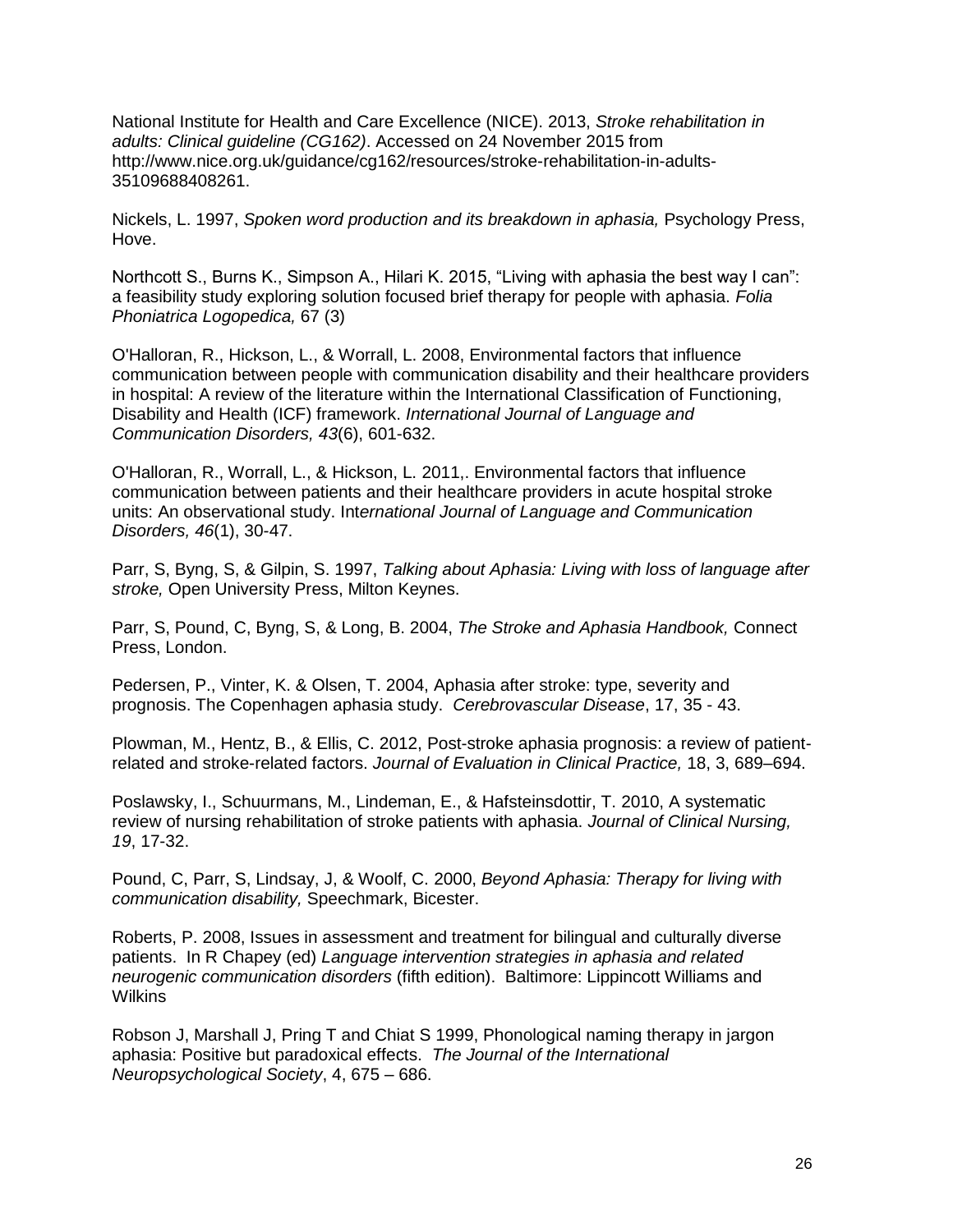Rose, ML. 2006, The utility of arm and hand gestures in the treatment of aphasia, *Advances in Speech Language Pathology*, vol. 8, no. 2, pp. 92-109.

Sacchett, C, Byng, S, Marshall, J, & Pound, C. 1999, Drawing together: evaluation of a therapy programme for severe aphasia, *International Journal of Language and Communication Disorders*, vol. 34, no. 3, pp. 265-290.

Sampson, M. & Faroqi-Shah, Y. 2011, Investigation of self monitoring in fluent aphasia with jargon. *Aphasiology*, 25, 4, 505 – 528.

Simmons-Mackie, N., Kagan, A., Christie, C., Huijbregts, M., McEwen, S., & Willems, J. 2007, Communicative access and decision making for people with aphasia: Implementing sustainable healthcare systems change. *Aphasiology, 21*(1), 39-66.

Stroke Association, 2012, Accessible Information Guidelines: *Making information accessible for people with aphasia.* Available from: https://www.stroke.org.uk/sites/default/files/Accessible%20Information%20Guidelines.pdf%2 81%29.pdf

Thomas S., Walker M., Macniven J, Haworth H, & Lincoln N. 2013, Communication and Low Mood (CALM): A randomized controlled trial of behavioural therapy for stroke patients with aphasia. *Clinical Rehabilitation,* 27, pp. 398-408.

Tilling, K, Sterne, JA, Rudd, AG, Glass, TA, Wityk, RJ et al. 2001, A new method for predicting recovery after stroke, *Stroke*, vol. 32, no. 12, pp. 2867-2873.

Tsouna-Hadjis E, Vemmos KN, Zakopoulos N and Stamatelopoulos S. 2000, First-stroke recovery process: the role of family social support. *Archives of physical medicine and rehabilitation,* 81, pp. 881–887.

Turner, S, Whitworth, A. 2006, Conversation partner training programmes in aphasia: A review of key themes and participants' roles, *Aphasiology*, vol. 20, no. 6, pp. 483-510.

Urban, PP, Rolke, R, Wicht, S, Keilmann, A, Stoeter, P et al. 2006, Left-hemispheric dominance for articulation: a prospective study on acute ischaemic dysarthria at different localizations, *Brain*, vol. 129, no. Pt 3, pp. 767-777.

Yorkston, K. Beukelman, D, Strand, E and Hakel, M. 2010, *Motor Speech Disorders in Children and Adults*, Austin Texas: Pro-Ed.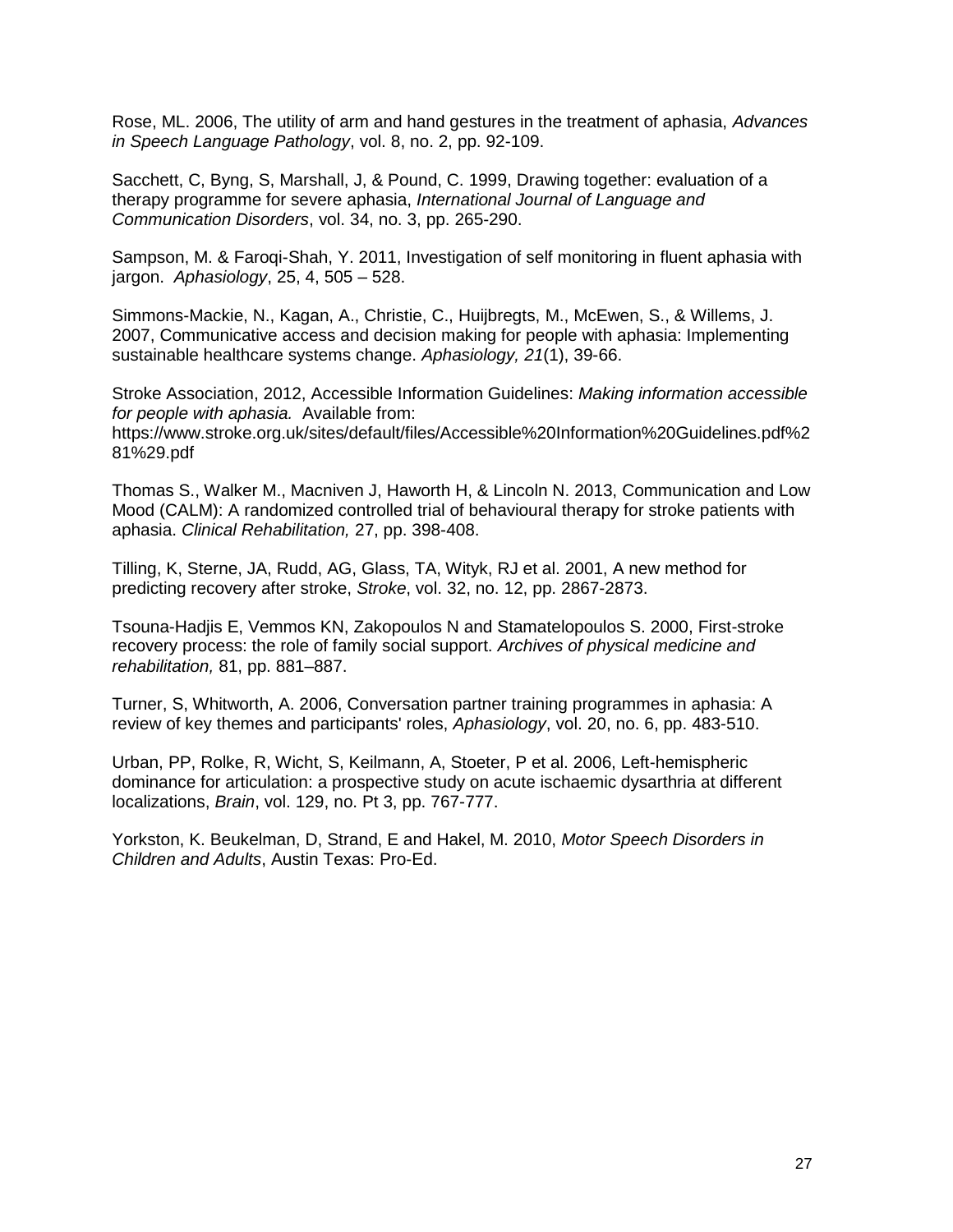# **Tables**

| Table 8.1: Signs of Aphasia |                                                             |  |  |  |
|-----------------------------|-------------------------------------------------------------|--|--|--|
| <b>Modality</b>             | <b>Possible Signs</b>                                       |  |  |  |
| Speech                      | Limited output with long pauses                             |  |  |  |
|                             | Obvious word finding difficulties                           |  |  |  |
|                             | Word selection or production errors, such as calling a      |  |  |  |
|                             | carrot a 'potato' or a 'karrik'                             |  |  |  |
|                             | Fluent but incomprehensible speech that may contain         |  |  |  |
|                             | non words                                                   |  |  |  |
|                             | Grammatical errors or a lack of grammar                     |  |  |  |
| Comprehension               | Failure to follow instructions                              |  |  |  |
|                             | Errors in following instructions, such as looking down      |  |  |  |
|                             | when asked to look up                                       |  |  |  |
|                             | Helped by repetition, simplified speech, pointing and       |  |  |  |
|                             | gesture                                                     |  |  |  |
| <b>Reading and Writing</b>  | Refuses books and newspapers, or only chooses texts         |  |  |  |
|                             | with pictures                                               |  |  |  |
|                             | Fails to complete menu card or makes obviously              |  |  |  |
|                             | incorrect selections                                        |  |  |  |
|                             | Not able to clarify information when given a pen and        |  |  |  |
|                             | paper                                                       |  |  |  |
|                             | Distress when asked to write                                |  |  |  |
|                             | Obvious discrepancy between pre-morbid writing and          |  |  |  |
|                             | current abilities                                           |  |  |  |
|                             | Word selection or spelling errors in writing; only parts of |  |  |  |
|                             | words achieved                                              |  |  |  |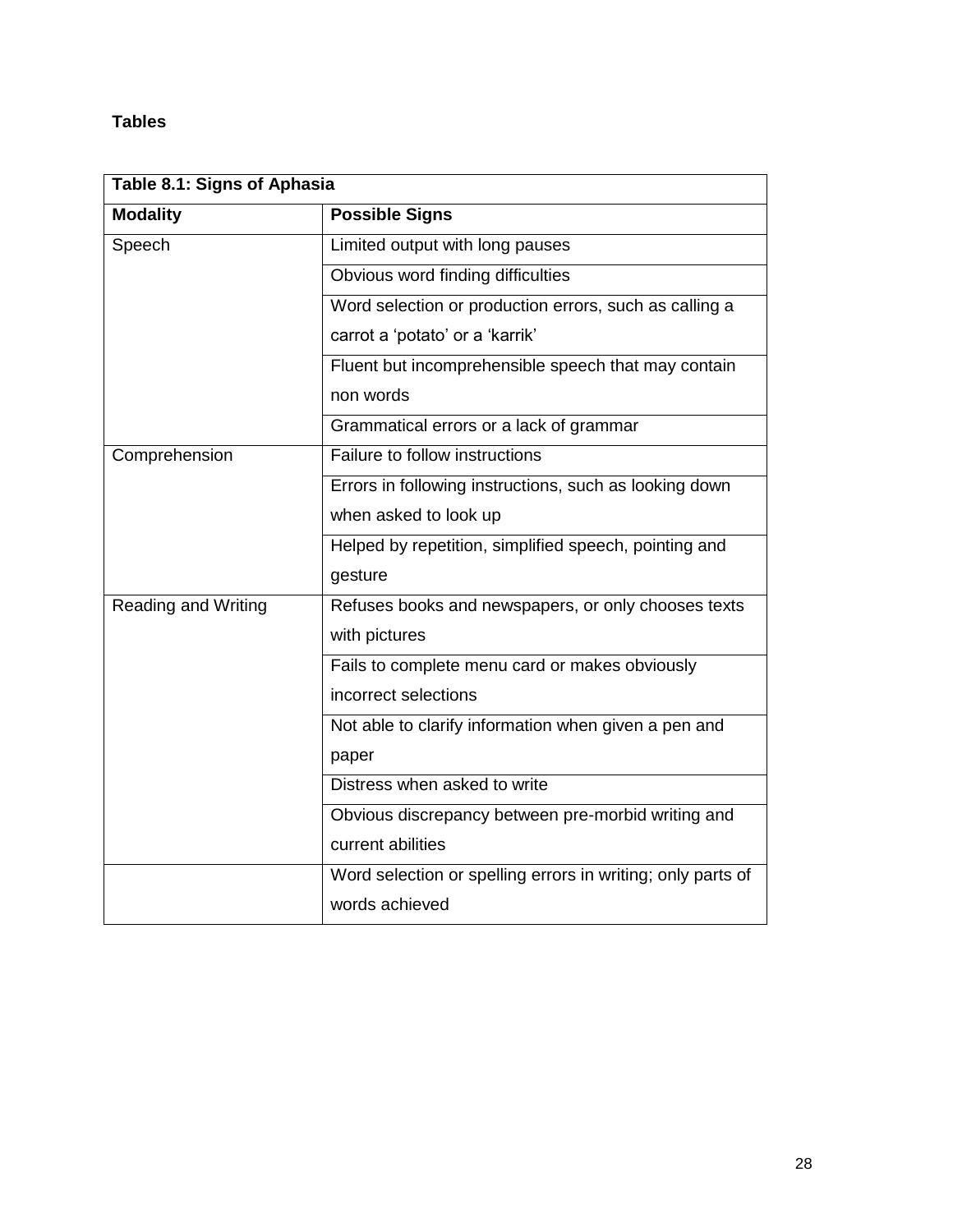| Table 8.2: Adapting Language for the Patient with Aphasia |                                            |  |  |  |
|-----------------------------------------------------------|--------------------------------------------|--|--|--|
| Message                                                   | Aphasia Friendly Version                   |  |  |  |
| After I have taken your blood pressure I                  | I am going to take your blood pressure     |  |  |  |
| need to give you your cardiac medication                  | (the nurse shows the patient the           |  |  |  |
|                                                           | equipment and carries out the test). Now   |  |  |  |
|                                                           | I need to give you your pills (the nurse   |  |  |  |
|                                                           | shows the patient the medication). They    |  |  |  |
|                                                           | are for your heart (the nurse gestures to  |  |  |  |
|                                                           | his/her own heart).                        |  |  |  |
| After you have been discharged                            | Tomorrow you are going home. The           |  |  |  |
| tomorrow you will receive                                 | doctor will write to you. She will ask you |  |  |  |
| correspondence from us about your                         | to come back to the hospital so we can     |  |  |  |
| review appointment.                                       | find out how you are getting on.           |  |  |  |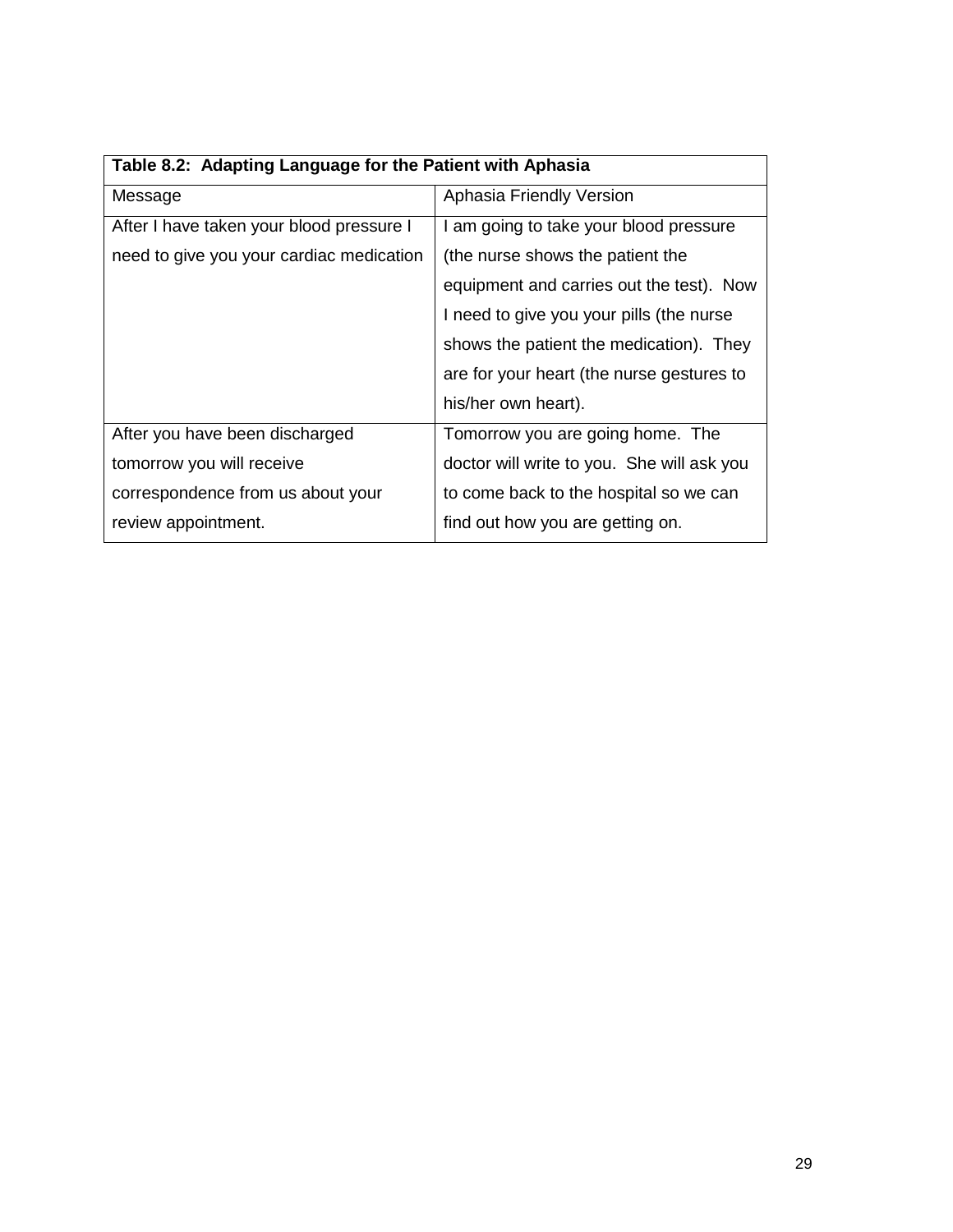| Table 8.3: The seven different types of dysarthria (adapted from Duffy, 2013) |                                                        |  |  |  |
|-------------------------------------------------------------------------------|--------------------------------------------------------|--|--|--|
| Type of dysarthria                                                            | <b>Signs and symptoms</b>                              |  |  |  |
| Unilateral upper motor neuron                                                 | Unilateral lower facial weakness (below the eye), slow |  |  |  |
|                                                                               | speech rate, quiet voice and intermittent speech sound |  |  |  |
|                                                                               | errors.                                                |  |  |  |
| Spastic                                                                       | Slow speech rate, with strained or strangled voice     |  |  |  |
|                                                                               | quality. Monotone and effortful speech.                |  |  |  |
| Flaccid                                                                       | Nasal sounding speech, breathy voice, talks in short   |  |  |  |
|                                                                               | phrases, audible breathing, imprecise consonants.      |  |  |  |
|                                                                               | Specific speech characteristics depend on which        |  |  |  |
|                                                                               | cranial nerves are damaged.                            |  |  |  |
| Hypokinetic                                                                   | Monotone and typically quiet speech. Lots of           |  |  |  |
|                                                                               | inappropriate silences and increased or 'rushed'       |  |  |  |
|                                                                               | speech rate. Reduced stress (or emphasis).             |  |  |  |
| Hyperkinetic                                                                  | Abnormal involuntary movements, which disturb the      |  |  |  |
|                                                                               | rhythm and rate of speech.                             |  |  |  |
| Ataxic                                                                        | Inaccurate articulation, excess and equal stress       |  |  |  |
|                                                                               | (affecting intonation and emphasis) and excessively    |  |  |  |
|                                                                               | loud speech.                                           |  |  |  |
| Mixed                                                                         | Multiple types of dysarthria present at the same time, |  |  |  |
|                                                                               | e.g. spastic-flaccid in motor neuron disease.          |  |  |  |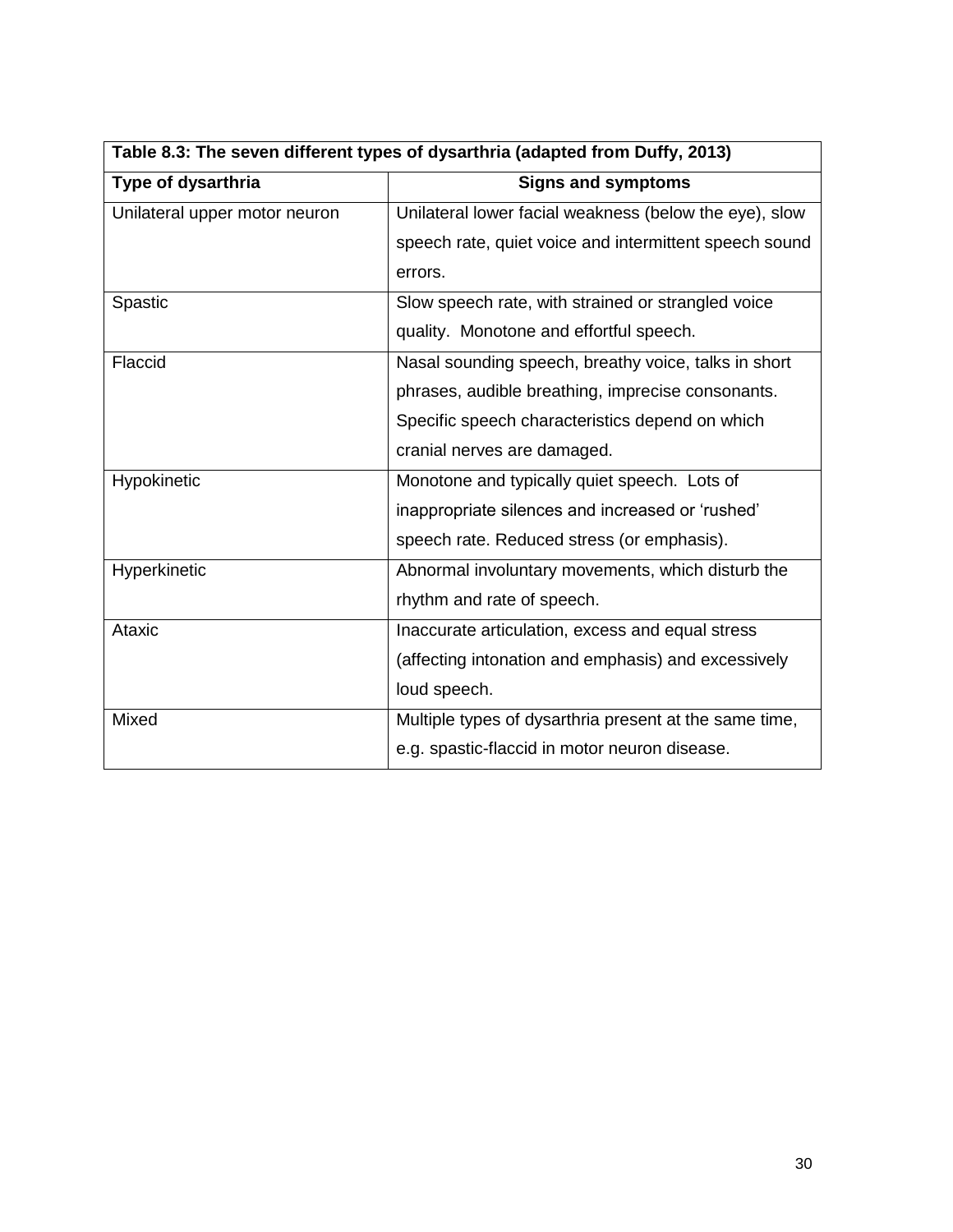# **Table 8.4: Communication Strategies for the Patient with Dysarthria**

# *Tips for the Patient*

• Introduce your topic with a single word or short phrase before attempting more complete sentences

\_\_\_\_\_\_\_\_\_\_\_\_\_\_\_\_\_\_\_\_\_\_\_\_\_\_\_\_\_\_\_\_\_\_\_\_\_\_\_\_\_\_\_\_\_\_\_\_\_\_\_\_\_\_\_\_\_\_\_\_\_\_\_\_\_\_\_\_\_\_\_\_

\_\_\_\_\_\_\_\_\_\_\_\_\_\_\_\_\_\_\_\_\_\_\_\_\_\_\_\_\_\_\_\_\_\_\_\_\_\_\_\_\_\_\_\_\_\_\_\_\_\_\_\_\_\_\_\_\_\_\_\_\_\_\_\_\_\_\_\_\_\_\_\_

- Speak slowly and loudly; pause frequently
- Check with the listeners to make sure that they understand you
- Try to limit conversations when you feel tired, as your speech will be more difficult to understand
- Use other methods as well as speech, such as pointing, gesturing, or writing key words; if you get very frustrated take a rest and try again later

# *Tips for the Nurse*

- Try to speak to the patient in a quiet environment with no distractions
- Make sure the patient is in a good sitting posture
- If relevant, make sure the patient has their hearing aid and glasses
- Pay attention to the speaker and watch them as they talk
- Be honest and let the patient know if you do not understand them; do not pretend to understand
- Repeat the part of the message that you understood so that the speaker does not have to repeat the entire message
- If you cannot understand the message after repeated attempts, ask yes/no questions and/or encourage the patient to write

\_\_\_\_\_\_\_\_\_\_\_\_\_\_\_\_\_\_\_\_\_\_\_\_\_\_\_\_\_\_\_\_\_\_\_\_\_\_\_\_\_\_\_\_\_\_\_\_\_\_\_\_\_\_\_\_\_\_\_\_\_\_\_\_\_\_\_\_\_\_